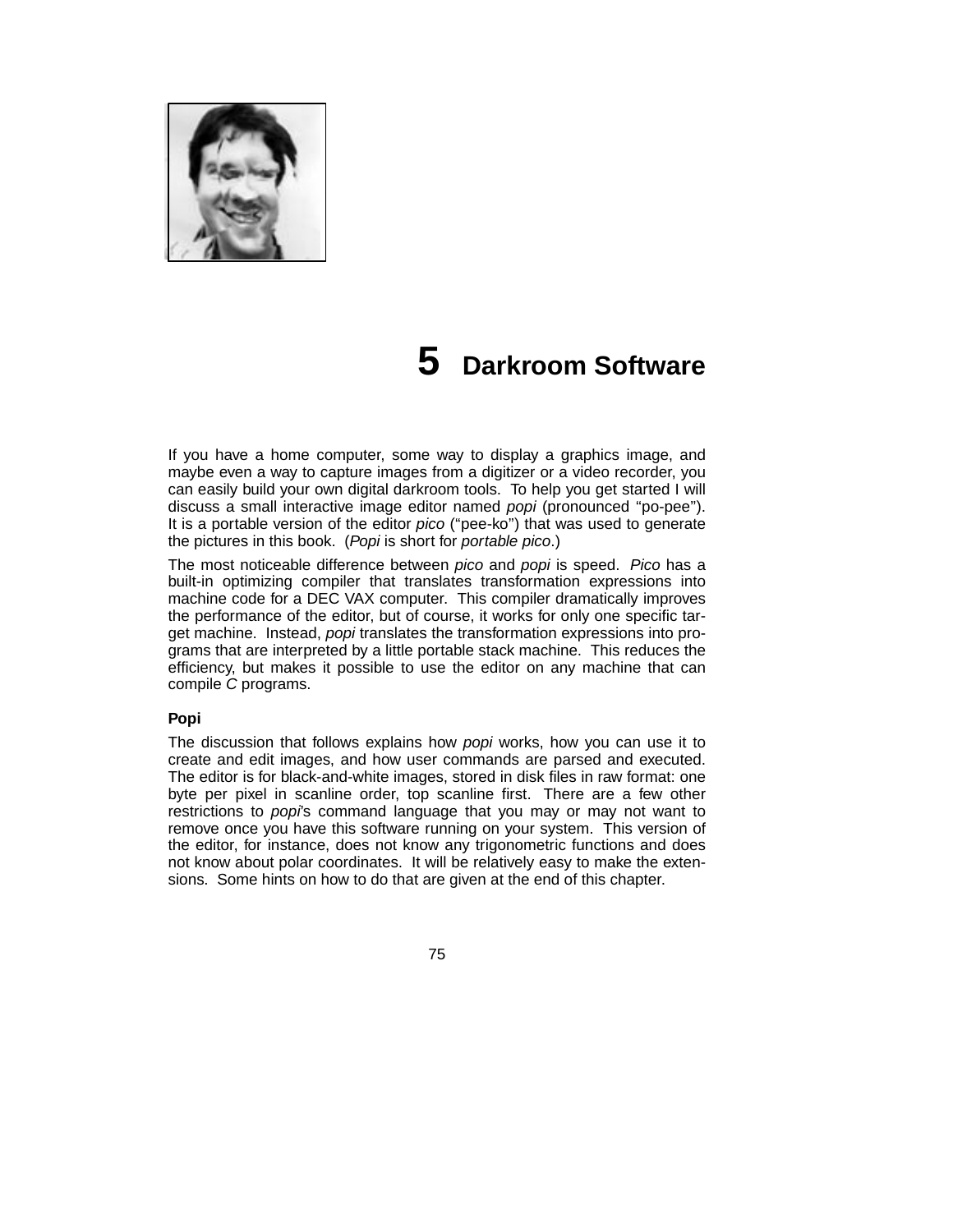The resolution of the images you can process depends only on the amount of memory available on your system. The more memory, the better. The version discussed here works with 248×248 images, for which you will at least need 200 kilobytes of main memory in your system.

## **Command Language**

Popi accepts five types of commands. The most important one is the image transformation command

```
new = expression
```
that was used throughout this book. The other commands are

r file

to read an image from a disk file into a read-only buffer,

w file

to write the result of the last transformation into a file,

f

to show which files are currently open, and

q

to quit the editor.

Let us ignore the precise structure of the transformation expressions for a while. We return to that in the section titled Grammar Rules. We look first at the global structure of the editor. Commands can be typed on a single line separated by semicolons, or on separate lines. An edit session with popi, for instance, may go as follows.

| \$ popi             |                                |
|---------------------|--------------------------------|
| -> r rob            | read image 'rob' into a buffer |
| $\rightarrow$ r piw | read image 'pjw' into a buffer |
| $\Rightarrow$ f     | check which files are open     |
| $$1 = rob$          |                                |
| $$2 = pi$           |                                |
| -> new=rob-pjw      | subtract pjw from rob          |
| -> w prob           | write result in a file 'prob'  |
| $\rightarrow$ q     | quit                           |
| \$                  | operating system prompt        |

The arrow -> is the editor's prompt: it tells the user that the program is ready for a new command.

## **Program Structure**

The image editor is written in the programming language C. It has four parts:

- a lexical analyzer,
- a recursive-descent parser,
- a file handler, and
- an interpreter, built as a stack-machine.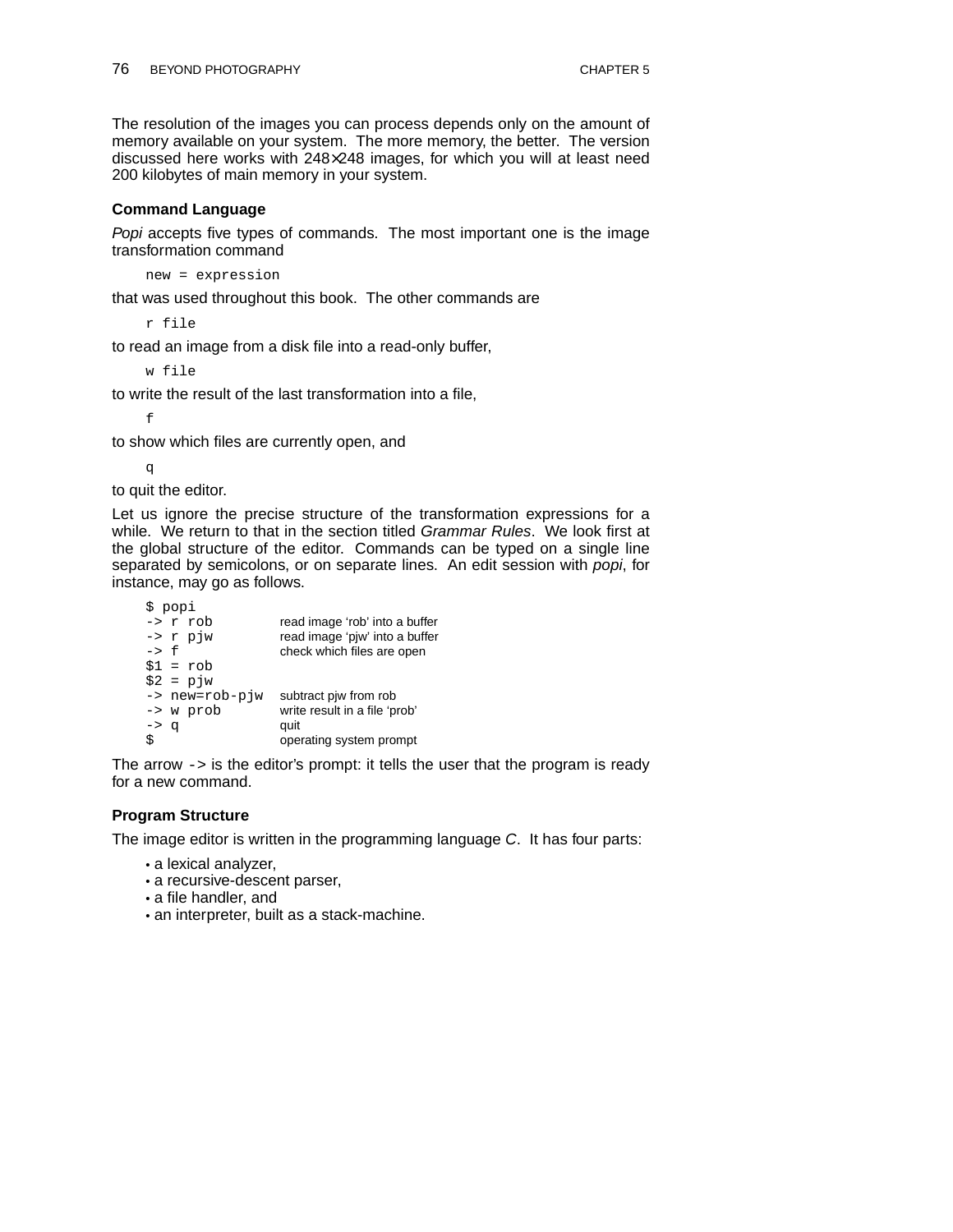The figure illustrates how these parts fit together.

Consider what happens when the user (at the upper left-hand side of the figure) enters the command  $new = x**y$ . The command is first read by the lexical analyzer. The job of the lexical analyzer is to recognize some predefined character sequences in the input, such as the image name new and the operator ∗∗. Each predefined sequence is passed as a single token to the next program module: the parser. The eight-character sequence  $new = x * *y$  is passed as a sequence of five tokens (new,  $=$ ,  $x$ ,  $POW$ , and  $y$ ) from the lexical analyzer to the parser.



The Structure of Popi

The parser looks at the sequence of tokens and decides what type of command it is. In this case it will decide that this is an image transformation command since the first token is new and not, for example, r or w. The parser then starts building a little program for the interpreter to perform the transformation. For our example the program should instruct the interpreter to calculate a new value  $x^y$  for each pixel (dot) of the image. The execution loop over all pixels is a fixed part of the interpreter. Note that the interpreter evaluates the complete transformation expression once for every pixel in the image being edited.

If the user types the command  $r$  picture, the parser will invoke the file handler to read the image stored in file picture. The image is read into a read-only buffer and can be used as a source for image edit operations. The only images that ever change during an edit session are the ones in the edit buffers. There are two edit buffers: one is called new and the other is called old. Buffer old holds the result of the last edit operation performed. Initially it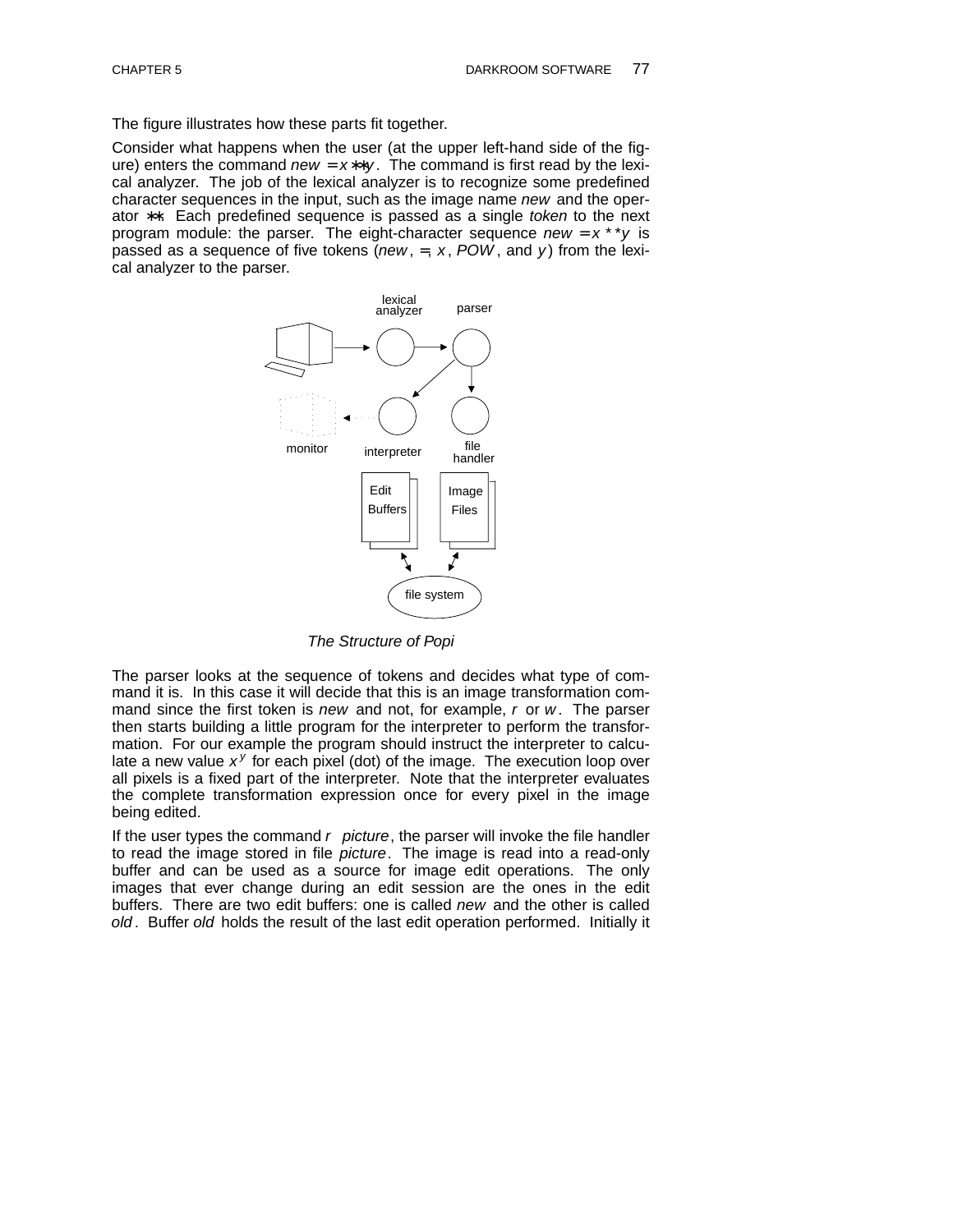is an all-zero, or black, image. The other edit buffer, new , is the target of the current edit operation. After the completion of each edit operation the two buffers are swapped; the result of the last edit operation becomes the start for a next one. (Note that this makes it trivial to add a one-level undo operation.)

You will almost certainly want to extend the editor with a display routine, dotted in the figure, to see the transformations on a monitor either while they are being perfor med by the interpreter, or after the interpreter completes. The specific display routine you will need, however, depends on the hardware you use. A sample routine for bi-level displays is included at the end of this chapter.

Throughout the program, library routines are used that can in one form or another be found on most systems. All library routines used are part of the proposed ANSI standard C language definition, so it should be fairly easy to find or to provide for equivalent routines on most systems. The software should run without change on well-known systems such as UNIX and MS-DOS.

Let's take a closer look now at the different parts of the editor. At the end of this chapter the complete program is listed.

## **The Lexical Analyzer**

The task of the lexical analyzer is to recognize keywords such as new and old, and identify operators that consist of more than one character, such as  $>=$ ,  $!=$ , and &&. It must also find out when the name of an image file is used, and it must recognize numbers and convert the corresponding character strings into integers. White space (space and tab characters) is ignored. Ever ything that is not recognized by the lexical analyzer is passed on to the parser untouched. Single characters which are not part of a predefined sequence are treated as tokens with a code that equals their ASCII value. All other tokens are written in capitals, e.g., POW , and are defined as integer constants with a value greater than 255, the largest possible ASCII value.

The function  $getchar()$  is a library routine that returns the next available character in the command typed by the user.

The tokens passed from the lexical analyzer to the parser can have two attributes: lexval and text. They are declared as follows.

```
int lexval;
char text[256];
```
Tokens of the type VALUE, for example, have a value attribute stored in the integer variable lexval. Tokens of type NAME have a string attribute that is stored in array text. Tokens of type FNAME have both a value and a string attribute. The FNAME token refers to an open image file. Its string attribute gives the file name, and its value attribute is the number of the buffer into which the image was read.

This is what the lexical analyzer looks like: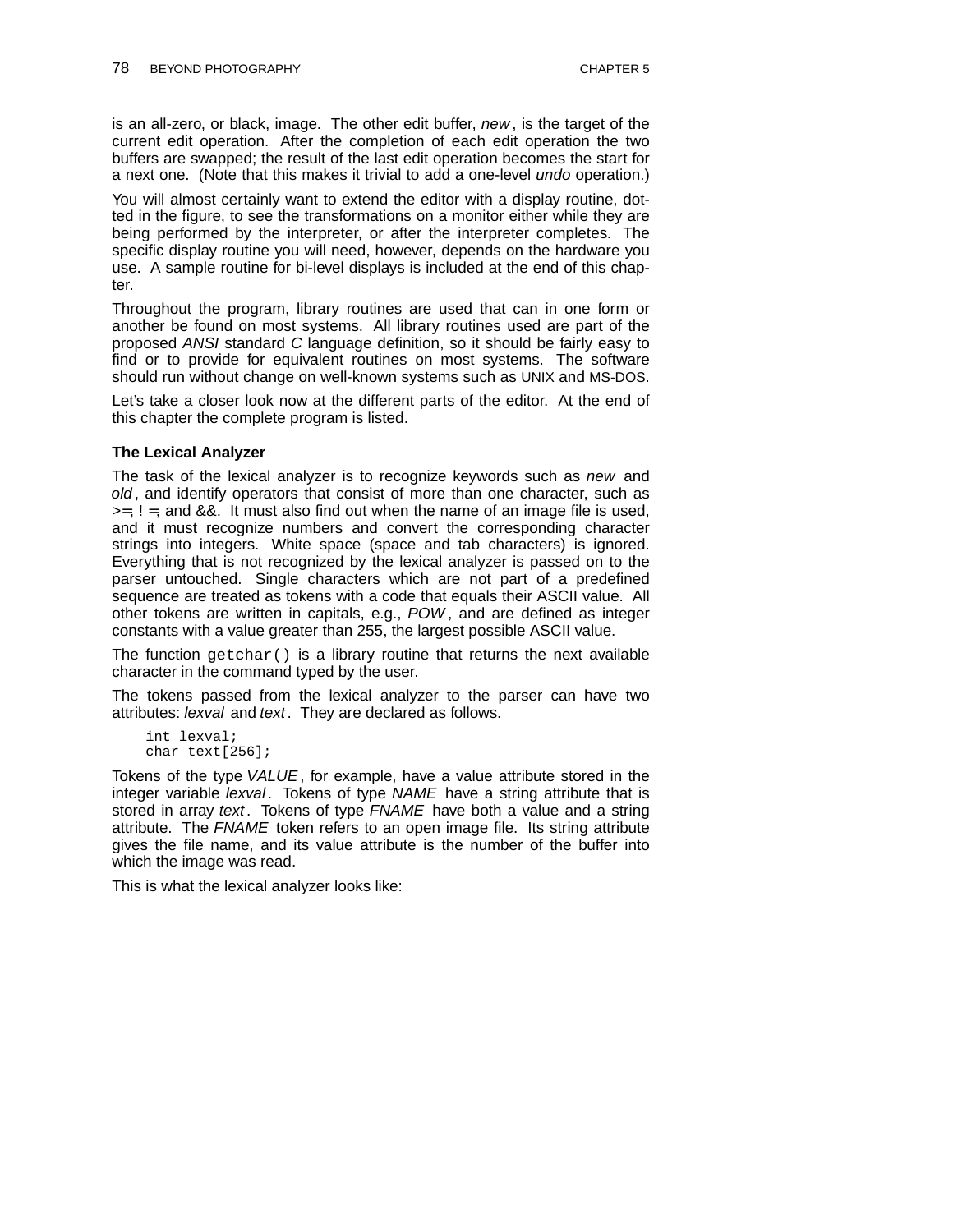```
lex()
{ int c;
        do /* ignore white space */
                 c = getchar()while (c == ' ' || c == '\t');
        if (isdigit(c))
                c = getnumber(c);else if (isaIpha(c) || c == '-'')c = qetsstring(c);switch (c) {
        case EOF: c = 'q'; break;
        case '*': c = follow('*', POW, c); break;
        case '>': c = follow('=', GE, c); break;case 's': c = follow('=', LE, c); break;case '!': c = follow('=', NE, c); break;case '=': c = \text{follow}( ' = ', EQ, c) ; \text{ break};case '|': c = follow('|', OR, c); break;case '&': c = follow('&', AND, c); break;case 'Z': c = \text{VALUE}; lexval = 255; break;
        case 'Y': c = \text{VALUE}; lexval = DEF_Y-1; break;
        case 'X': c = \text{VALUE: } \text{lexval} = \text{DEF\_X-1: } \text{break};default : break;
        }
        return c;
```
}

The function *follow* (tok, *ifyes*, *ifno*) looks at the next character typed. If it matches tok, the value *ifyes* is returned; if it does not match, the character is saved with *pushback*() (more about that below) and *ifno* is returned.

```
follow(tok, ifyes, ifno)
{ int c;
       if ((c = getchar()) == tok)return ifyes;
       pushback(c);
       return ifno;
}
```
The library routines *isdigit(c)* and *isalpha(c)* return nonzero (a boolean value true in  $C$ ) when the argument is a digit or a letter, respectively. getnumber(c) and  $g$ etstring(c) are shown below. They scan the user command for a number or a text string starting with character c.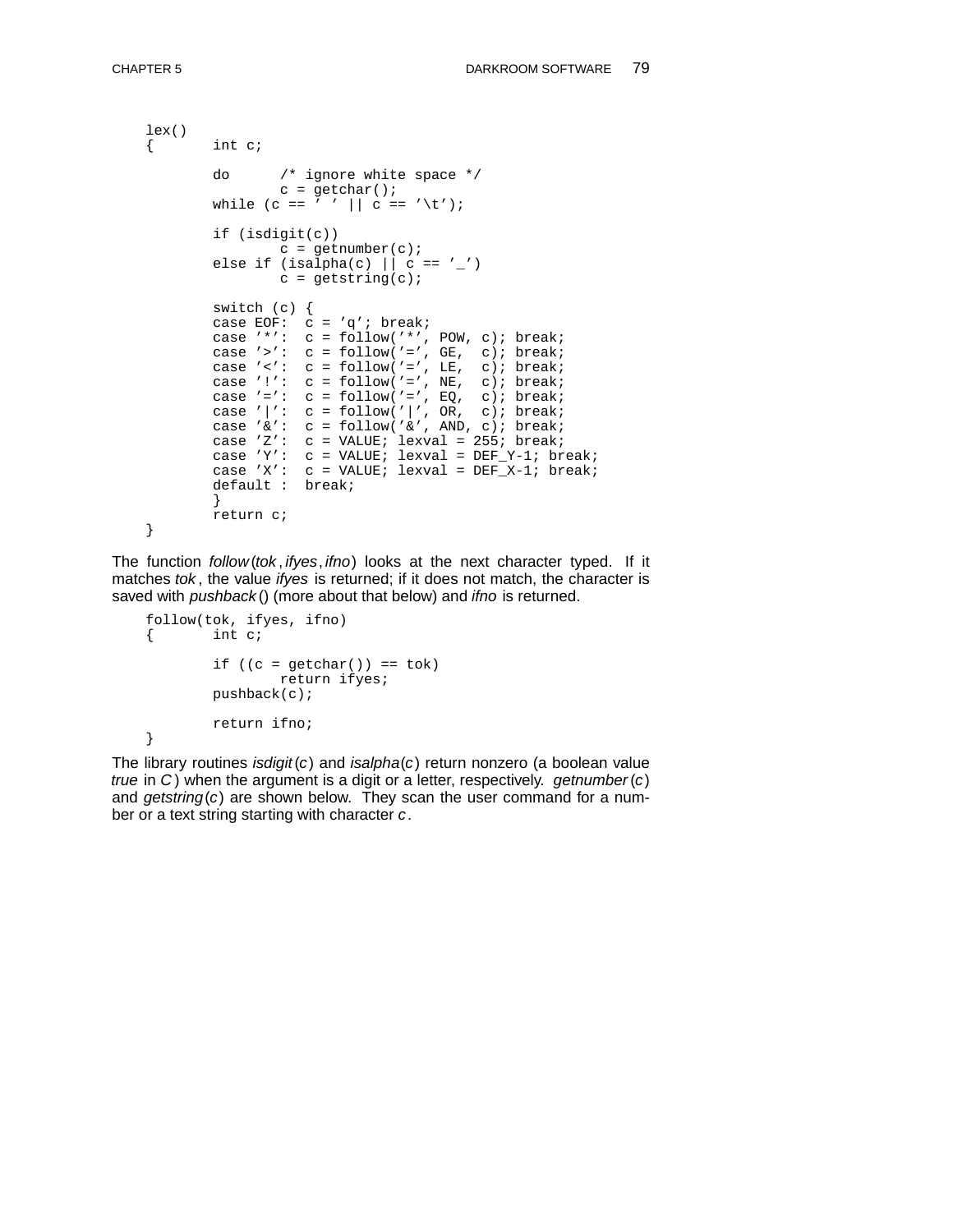```
getnumber(first)
       int c;
        lexval = first - '0';
        while (isdigit(c = getchar())lexval = 10*lexval + c - '0';
        pushback(c);
       return VALUE;
}
```
File names are looked up in a structure src[] where the I/O handler stores images. nsrc slots are in use, but the first two slots (0 and 1) are for the edit buffers and are skipped in the search. We will talk more about this data structure in a little while.

```
getstring(first)
\{ int c = first;char *str = text;
        do {
                *str++ = cic = getchar()} while (isalpha(c) || c == '-' || isdigit(c));*str = '0';pushback(c);
        if (strcmp(text, "new") == 0) return NEW;
        if (strcmp(text, "old") == 0) return OLD;
        for (c = 2; c < nsrc; c++)if (strcmp(src[c].str, text) == 0){\qquad \qquad lexval = c-1;
                       return FNAME;
                }
        if (strlen(text) > 1)
               return NAME;
        return first;
}
```
A few more library routines are used here.  $strlen(str)$  returns the number of characters in the string, and  $stromp(str1, str2)$  returns zero if the two given strings are equal. Normally, the lines with the function calls to strcmp() would be implemented as a search in a symbol table, but since we have only a few predefined symbols in this program, we can easily do without.

The last character read by routines follow(), getnumber(), and getstring() terminates a symbol and may start the next one. It must be saved for later, so it is pushed back onto the input. The function  $pushback(c)$  can be implemented with a one-slot buffer. In a UNIX environment it can be implemented as ungetc(c, stdin).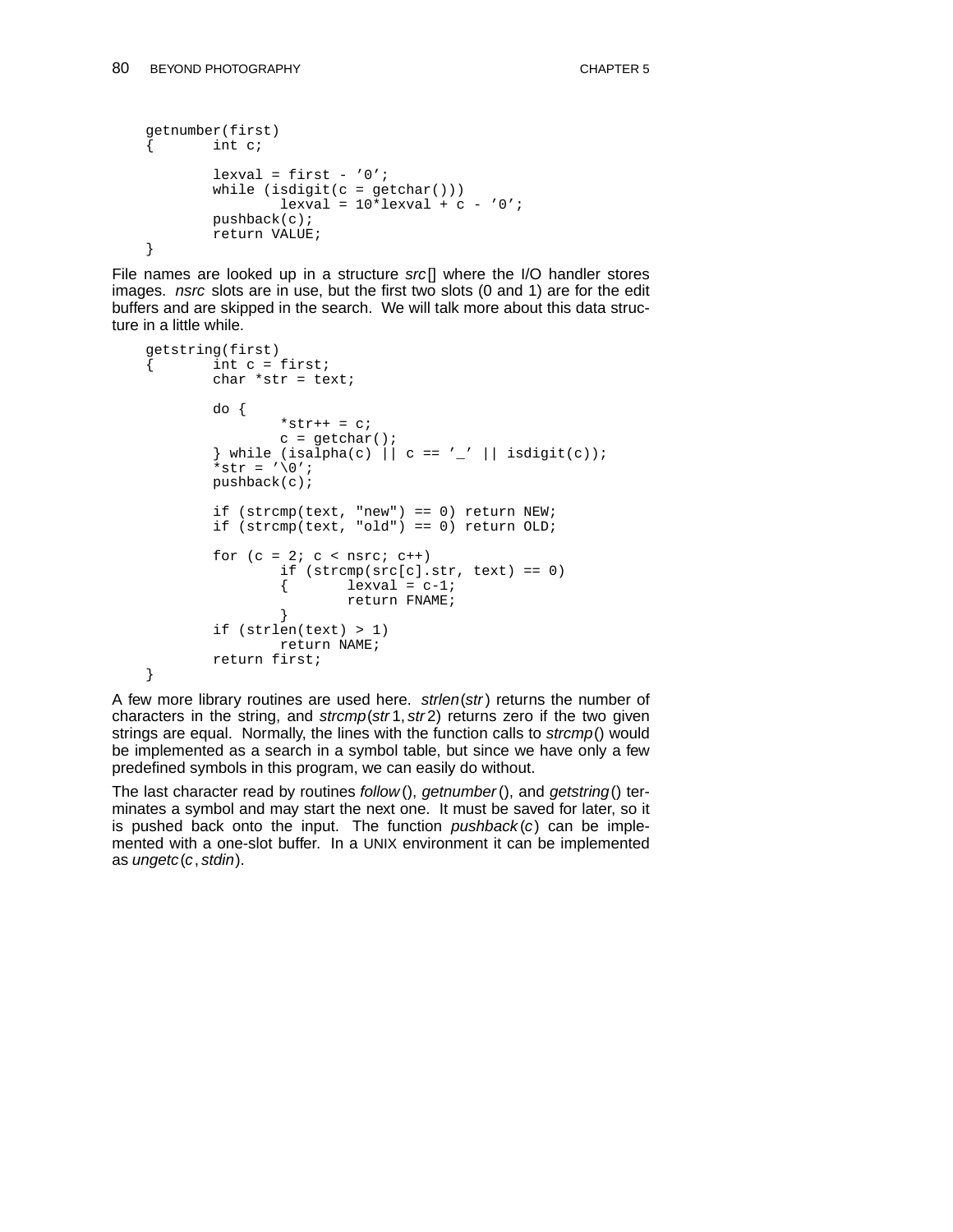## **The Parser**

Apart from correctly decoding the transformation expressions, the parser must be able to recognize file handling commands and respond to user inquiries. The parsing routines never call getchar() but use  $lex()$  for all input. The routine  $parse()$  itself is called from the  $main()$  procedure repeatedly, until it returns *false* (a value of zero):

```
main()
{
         ...
        do noerr=1; while( parse() );
}
```
The variable noerr is used as an error flag that is reset each time the parse routine is called. But more about error handling later. The parser will return zero only on an explicit quit command  $q$  from the user.

```
parse()
{ extern int lat; /* look ahead token */
       print(f'-> ");while (noerr)
               switch (lat = lex()) {
               case 'q': return 0;
               case '\sqrt{n'}: return 1;
               case ';': break;
               case 'f': showfiles();
                         break;
               case 'r': getname();
                          if (!noerr) continue;
                          getpix(&src[nsrc], text);
                          break;
               case 'w': getname();
                          if (!noerr) continue;
                          putpix(&src[CUROLD], text);
                          break;
               default : transform();
                          if (noerr) run();
                          break;
        } }
}
```
The parser indicates its willingness to accept a new command from the user by printing a prompt  $\rightarrow$  with the I/O routine *printf* (*string*). The routine *printf* () is used in two flavors here. As shown, it just prints text on the user's screen, possibly with some extra arguments for printing numbers and character strings. We will also use it as *fprintf* (*stderr*, *string*) to print error messages. (If your system has no separate channel for error messages, they can equally well be printed with *printf* (*string*).)

Commands are typed on a single line separated by semicolons, or on separate lines. If the command can be parsed without syntax errors, the transformation program built by the parser is executed by the interpreter. This program is in reality a sequence of tokens (numbers) stored in an array called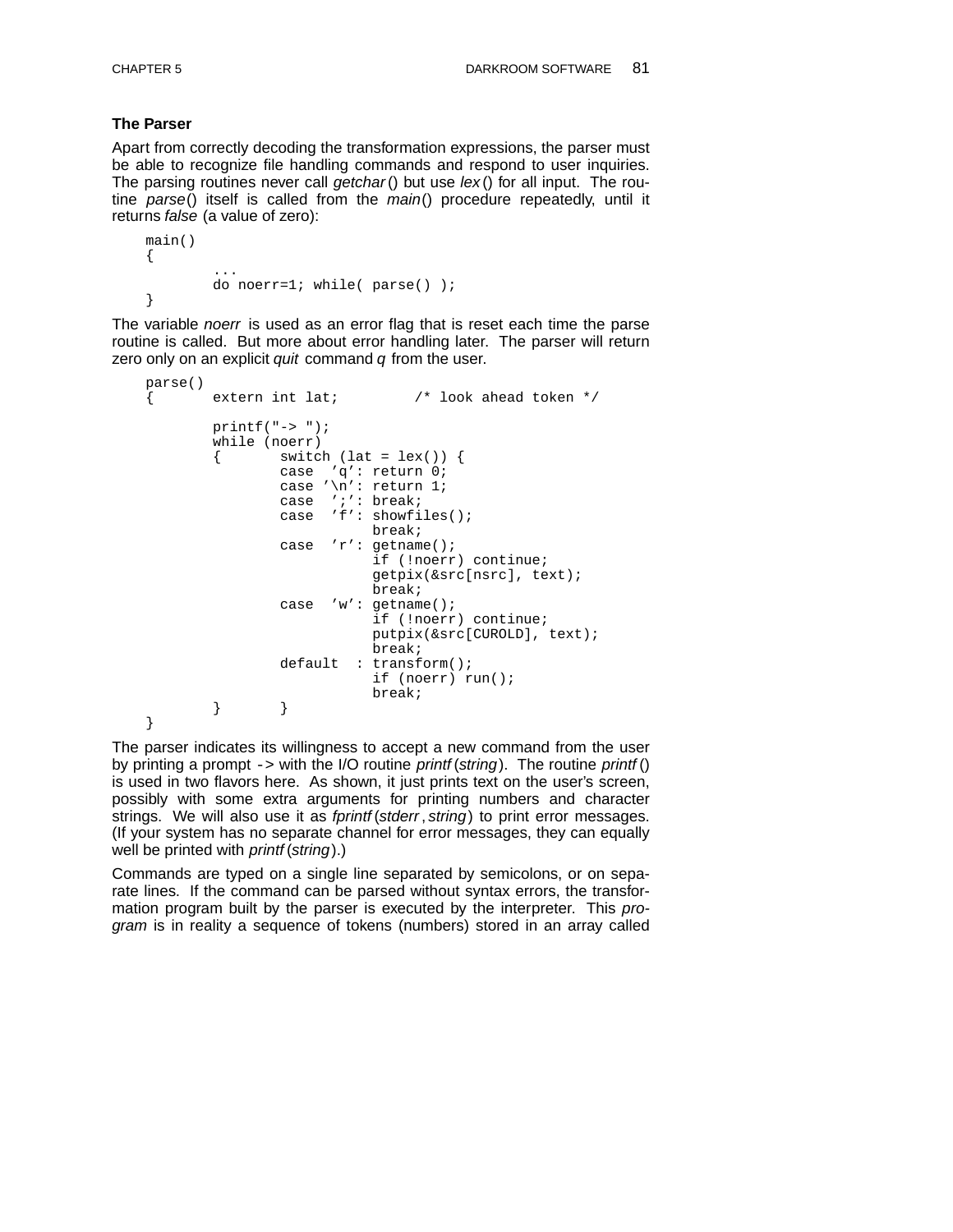parsed<sup>[]</sup>. Below, this is referred to as the parse string. For completeness, here is also the routine *getname*() that is used in *parse*() to fetch a filename argument (a single alphanumeric character, or one of the tokens FNAME or NAME with a string attribute).

```
getname()
           int t = \text{lex}();
           if (t \mid = \text{NAME } \&\& t \mid = \text{FNAME } \&\& \text{ 1} \& \text{ 2}error("expected name, bad token: d\n\cdot, t);
}
```
error() is the routine to be called when a syntax error is detected. It will eat up the rest of the input, up to a newline, and set an error flag that will avoid the interpreter from being run on erroneous input.

```
error(s, d)
       char *s;
{
        extern int lat;
        fprintf(stderr, s, d);
        while (lat != ' \n\times')lat = lex();
        noerr = 0; /* noerr is now false */}
```
Having seen the lexical analyzer and the main routine of the parser, you already know almost everything there is to know about the working of popi. We only have to fill in a few details, such as the parsing of expressions, the execution of parse strings and the reading and writing of image files.

#### **Grammar Rules**

When the parser starts processing a transformation expression it expects to see a sequence such as

```
new[x,y] = expression.
```
This sequence reaches the parser as a token NEW followed by a character [, an expression for the x index, a comma, another expression for the  $\nu$ , a character =, and a final expression for the values to be assigned. As an added difficulty we will allow for certain standard parts of this sequence to be omitted. The editor should be able to fill in the missing parts with defaults. For instance, if the index to array new is missing, as in

```
new = expression
```
the parser may assume a default index  $[x, y]$ . If the token new is also missing, and the statement just reads

expression

the parser can assume that you meant an assignment to image array new with the default index  $[x, y]$ .

To make more precise what type of expressions are acceptable to the parser,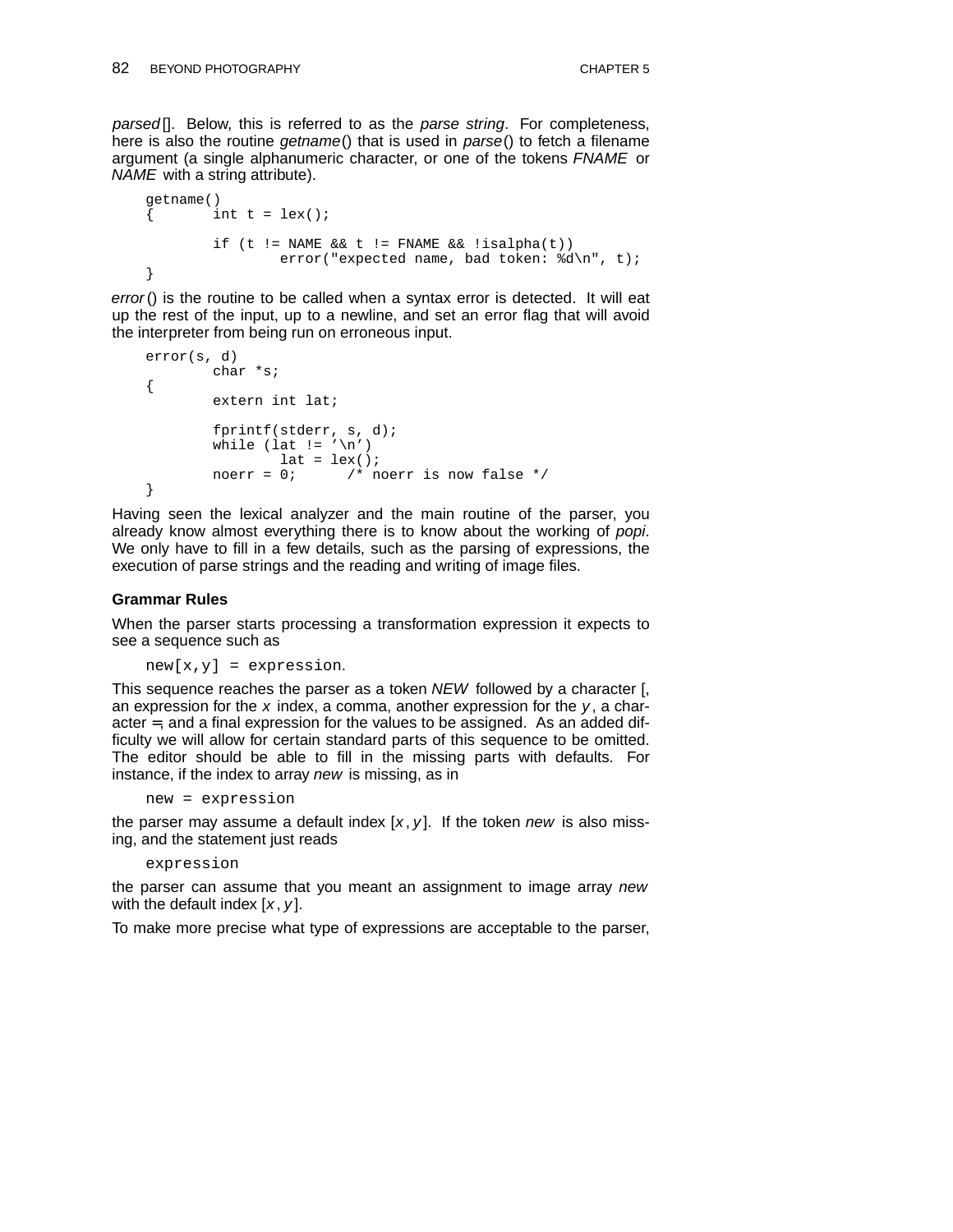we define a grammar. A transformation, for instance, takes one of three possible forms, which we can describe as follows:

trans  $\rightarrow$  NEW '[' index ']' '=' expr  $NEW '=' expres$ expr

This grammar rule is called a *production*. On the left-hand side of the arrow we write the name of the phrase or language fragment we want to define. Here we wrote trans, as an abbreviation of "transformation expression." The right-hand side shows a number of alternative ways in which the phrase can be constructed. The alternatives are separated by vertical bars. Quoted characters are called *literals*, and names in capitals are called *terminals*. Everything in a production except the literals and terminals must be expanded in still other productions, so that eventually everything can be defined recursively in terms of literals and terminals only. Note that the lexical analyzer we discussed before will recognize all the literals and terminals for us, and pass them as tokens to the parser.

The only undefined term in the production above is expr. So we will have to define it.

 $\begin{array}{ccc} expr & \rightarrow & \text{term} \\ | & \text{term} \end{array}$ | term '?' expr ':' expr

This rule says that an expression is either a conditional expression or something called a term. Note that conditional expressions can have other conditionals inside, but not in the term before the question mark.

term → factor binop term

This time we have two nonterminals in the production: *binop* and factor. The expansion for *binop*, or binary operator, is quickly defined.

binop  $\rightarrow$  '\*'  $\vert$  '/'  $\vert$  '%'  $\left| \begin{array}{c} y_{+j} \\ y_{-j} \\ y_{-j} \end{array} \right| = \left| \begin{array}{c} y_{-j} \\ y_{-j} \\ y_{-j} \end{array} \right|$ | '>' | '<' | GE | LE | EQ | NE  $|$  AND

A factor is a little more work.

```
factor \rightarrow \text{'}('expr')'| '-' factor
                    | '!' factor
                    \cap T\capfileref
                    value
                     ' x'
                    | 'y'
                    factor POW factor
```
A factor, then, can be any expression enclosed in parentheses; it may be preceded by a single minus sign (the unary minus) or a single exclamation mark (a boolean negation). It can be the token OLD, the characters  $x$  and  $y$ , or a factor raised to the power of some other factor. It can also be a constant value or a file reference *fileref*. This nonterminal, in turn, can be defined as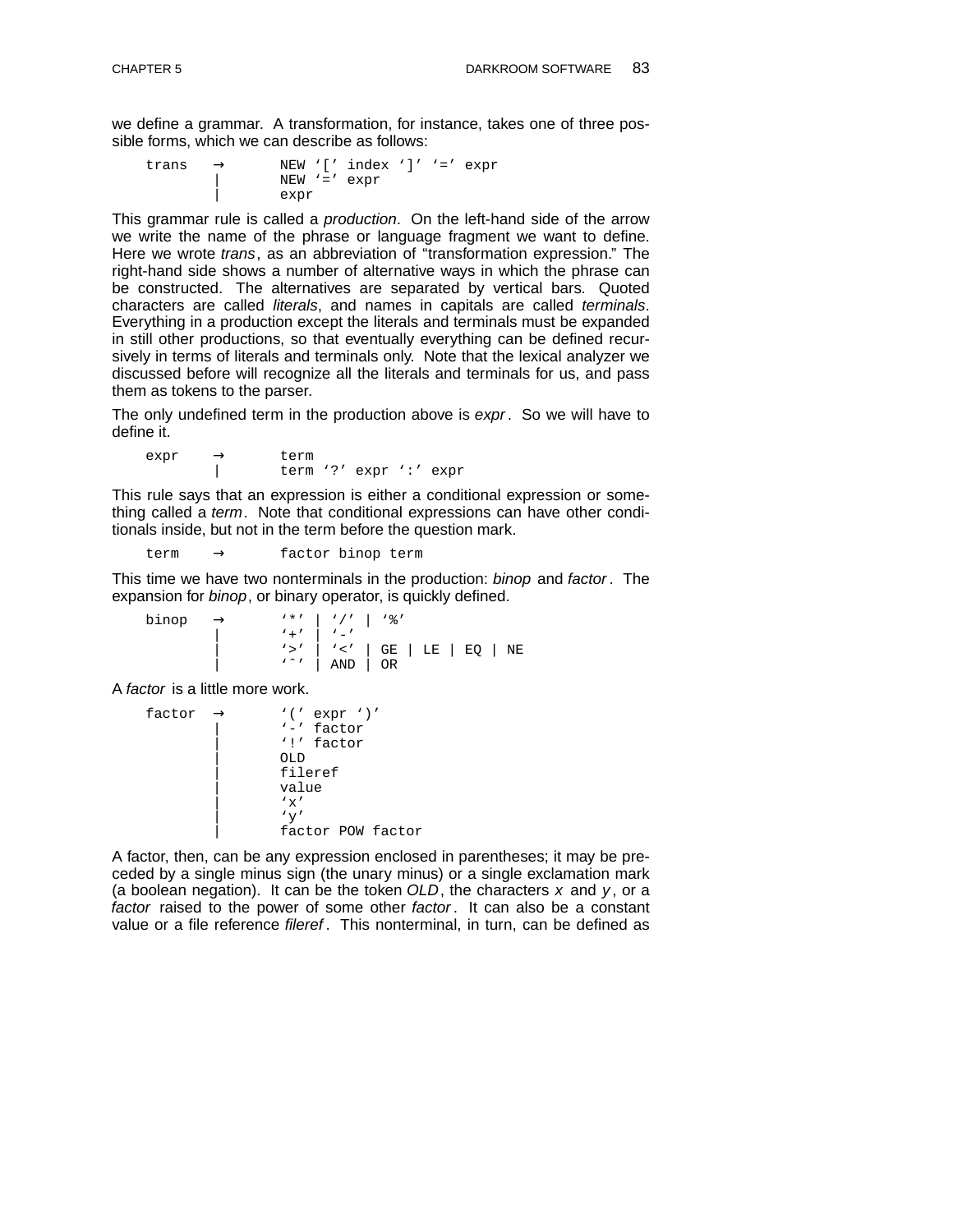follows:

 $fileref \rightarrow$  FNAME | FNAME '[' index ']' | '\$' value | '\$' value '[' index ']'

\$FNAME\$ is the token returned by the lexical analyzer when it recognizes the name of an open image file in the input. We allow for file references to be either symbolic (e.g.,  $p_j w[x, y]$ ) or numeric (as in \$1[x, y]). The correspondence between names and numbers is given by the f command, discussed earlier. This leaves only the following nonterminals to be expanded.

| value $\rightarrow$ | digit   digit value |
|---------------------|---------------------|
| index $\rightarrow$ | expr ',' expr       |

and trivially:

| digit $\rightarrow$ |  | $'0'$   '1'   '2'   '3'   '4' |  |
|---------------------|--|-------------------------------|--|
|                     |  | '5'   '6'   '7'   '8'   '9'   |  |

Now let's look at the code for the parser that makes it all happen. The parser's job is to read the transformation expressions, flag syntax errors, and build a program for the interpreter that encodes the expressions.

The treatment of the defaults requires some attention. Remember that each image buffer takes either an explicit, user-defined index or, if the user omits it, an implicit index  $[x, y]$ . If the index to the destination buffer new is omitted, the parser inserts a special symbol @ into the program to tell the interpreter to use the default index and destination, i.e.,  $new[x, y]$ . The processing of explicit or implicit indexes to image files stored in other image buffers is deferred to a procedure named fileref ().

Here, first, is the code for routine transform(), that is called from parse() at the start of a transformation expression.

```
transform()
{ extern int prs;
       prs = 0; /* initial length of parse string */
       if (lat != NEW)
        { expr();
               emit('@');
               pushback(lat);
               return;
        }
        lat = lex();
       if (lat == '[''){ fileref(CURNEW, LVAL);
               expect('='); <i>expr()</i>; <i>emit('=')</i>;else
                expect('='); expr(); emit('@');}
```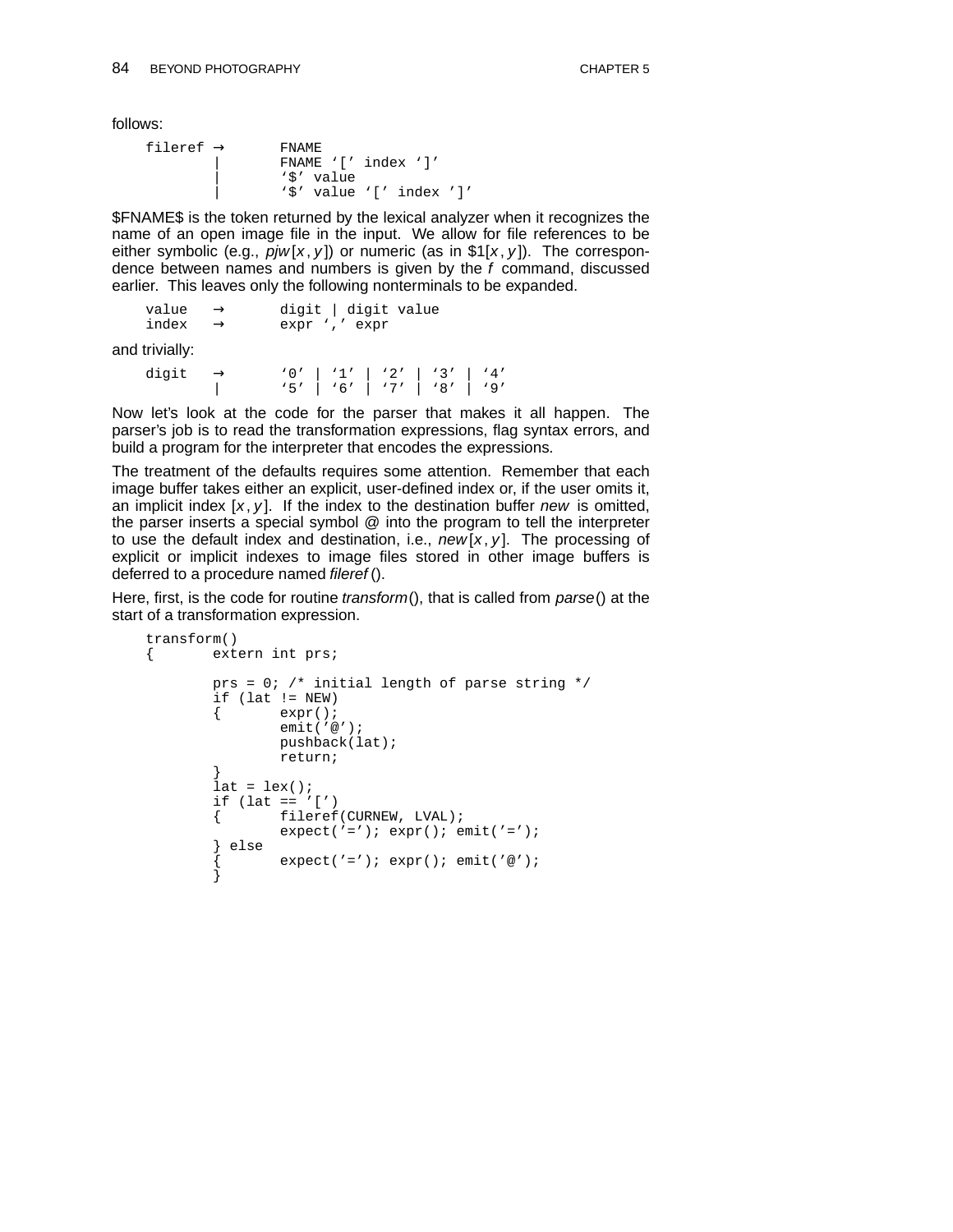```
if (lat != '\n' && lat != ';')
        error("syntax error, separator\n");
pushback(lat);
```
}

The symbol @ is really an abstract instruction of the stack machine that runs the transformations. An assignment to any other location in array new is encoded with an explicit "instruction"  $=$ . The program for the interpreter, or the parse string as we have called it before, is built in an array called parsed. We use a procedure *emit(symbol)* to add new symbols to the parse string.

```
emit(what)
{
        if (prs >= MANY)
               error("expression too long\n");
        parsed[prs++] = what;}
```
The parse string is in standard postfix notation, with a few special operators such as @ and =. In postfix notation the expression  $new = x**y$  becomes 'x, y,  $POW$ ,  $@$ .' The operators simply follow the operands to which they apply, instead of sitting between them. This format greatly simplifies the design of the interpreter. Procedure expect(token) checks that the lookahead token *lat* matches the expected value and then reads in the next token from the lexical analyzer.

```
expect(t)
{
        if (lat == t)lat = lex();
        else
                error("error: expected token %d\n",t);
}
```
fileref () is a procedure that decodes a reference to an image buffer. It has to check that the image is really available, and it must properly decode the index. A file reference can occur in two different contexts: on the left-hand side or the right-hand side of an assignment. In the first case the interpreter will have to calculate the address of the location in the destination buffer where a new pixel value is to be stored; in the second case it simply needs to read a pixel value from that location and can forget about its address. The parser will distinguish the two different uses by using either the symbol LVAL or RVAL in the second argument to fileref (). As it turns out, we will only allow array new to be used as an LVAL. Here is the code. The appropriate token value to be issued is passed as in argument tok (see, for instance, the usage of fileref () in the *transform*() routine above).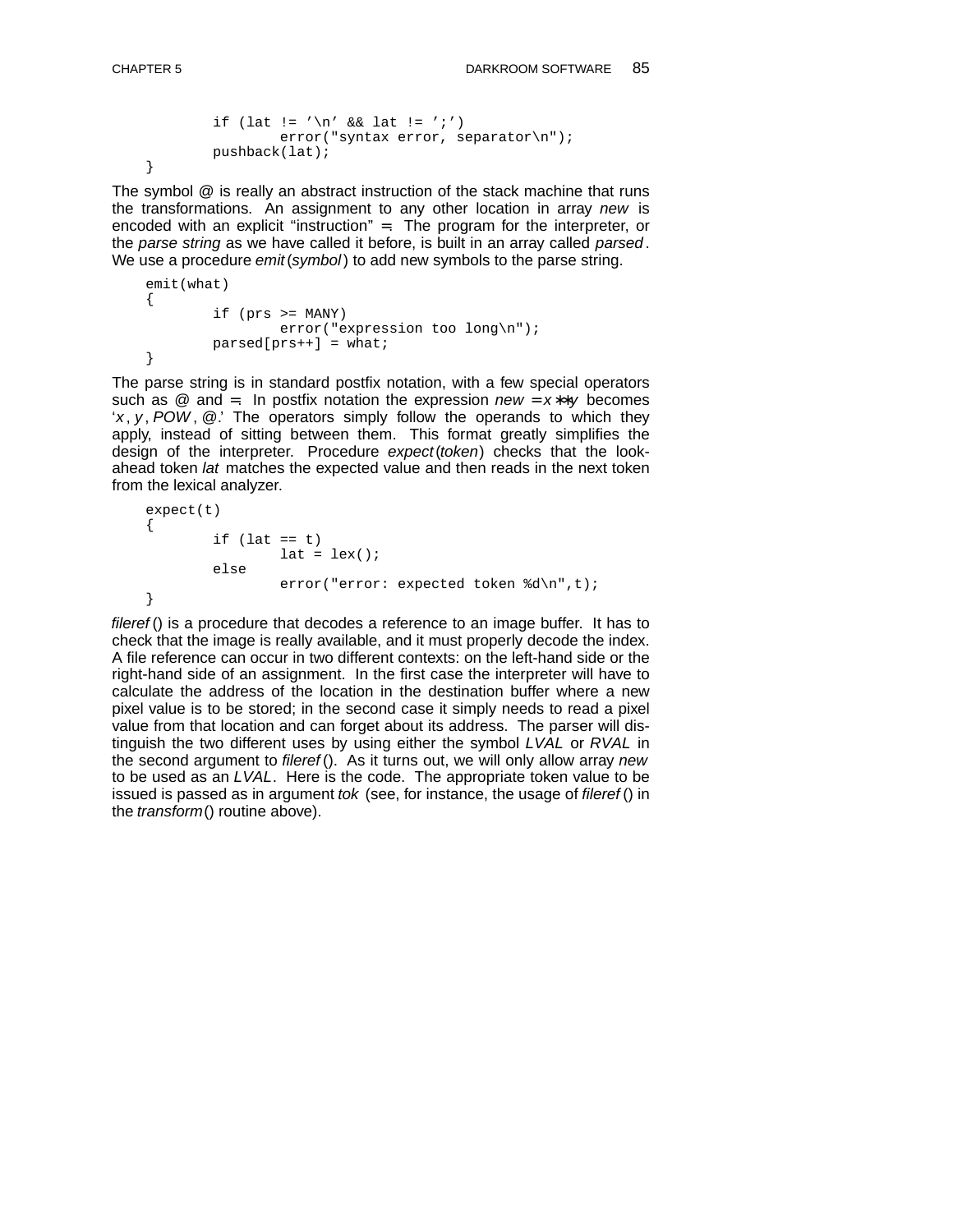```
fileref(val, tok)
{
        if \{val < 0 \mid \mid val \geq max\}error("bad file number: %d\n", val);
        emit(VALUE);
        emit(val);
        if (lat == '[''){ \det = \text{lex}();
                expr(); expect(',');
                expr(); expect(']'); /* [x,y] */} else
        { emit('x');
                emit('y');
        }
        emit(tok);
}
```
A value is encoded in the parse string by the symbol VALUE followed by the actual number seen.

## **More about Parsing Expressions**

The most important part of the parser starts with  $exp(-x)$ . It is time to worry here about operator precedence rules. An expression like 512  $*$   $y + x$  is to be interpreted as  $(512 * y) + x$  instead of  $512 * (y + x)$ . In postfix form this is the difference between parsing  $512,y, x, x$  and  $512,y, x, +, *$ . To ensure that the parser gives multiplications, divisions, and modulo operations a higher priority than, for instance, additions or subtractions, we use a lookup table that encodes four precedence levels.

```
int op[4][7] = {\{ '*', '/', '%', 0, 0, 0, 0, },
         \{ '+', '-', 0, 0, 0, 0, 0, },
         \{ '>'', ''<', G E, LE, EQ, NE, 0, \},\{ '`', \text{ AND}, \text{ OR}, 0, 0, 0, 0, \}};
```
Procedure  $expr()$  uses a generic procedure  $level(nr)$  to parse sub-expressions for precedence level nr. It tries to parse the highest-precedence operators first. At the highest level it tries to find a factor() such as a number or a variable. At the other levels it checks for the appropriate operators in the table shown above. The lowest level is given to the operators of a conditional expression (a question mark and a colon).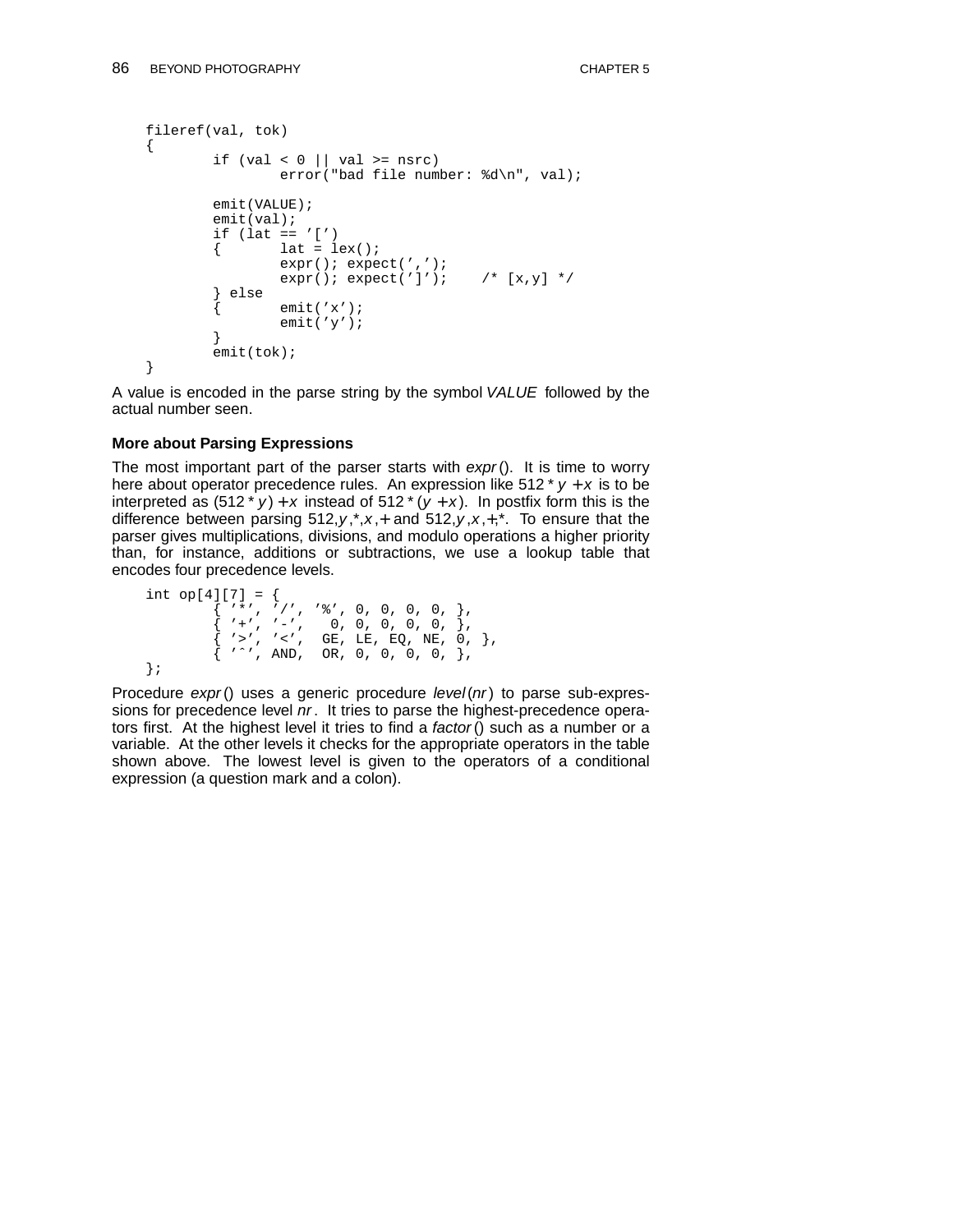```
expr()
{ extern int prs;
        extern int parsed[MANY];
        int remem1, remem2;
        level(3);
        if (lat == '?'){ \quad lat = \text{lex}();
                 emit('?');
                 remem1 = prs; emit(0);expr();
                 \text{expect}(':'); \text{ emit}(':');remem2 = prs: emit(0);parsed[remem1] = prs-1;
                 expr();
                 parsed[remem2] = prs-1;
        }
}
```
Conditional image transformation commands are built from three sub-expressions:

```
condition?iftrue:iffalse.
```
If, at runtime, the condition is found to be true, the interpreter will execute the instructions in array parsed for the *iftrue* part. If, however, the condition is found to be false, the interpreter should be able to skip to the *iffalse* part. To allow the interpreter to do this at runtime, the parser reserves a slot in the parse string for the destination of the jump. The slot is filled with that destination after the colon has been parsed. Similarly, after executing an *iftrue* part, the interpreter must skip to the end of the conditional. Again the proper destination can be patched into the string, but only after the end of the iffalse expression has been seen (i.e., a semicolon or a newline).

```
level(nr)<br>{<br>i
         int i;
         extern int noerr;
         if (nr < 0)<br>{ fac
                   factor();
                   return;
          }
          level(nr-1);
          for (i = 0; op[nr][i] := 0 && noerr; i++)if (lat == op[nr][i])<br>{ lat = lex();
                             lat = lex();
                             level(nr);
                             emit(op[nr][i]);
                             break;
                    }
}
```
A factor, finally, is defined as follows: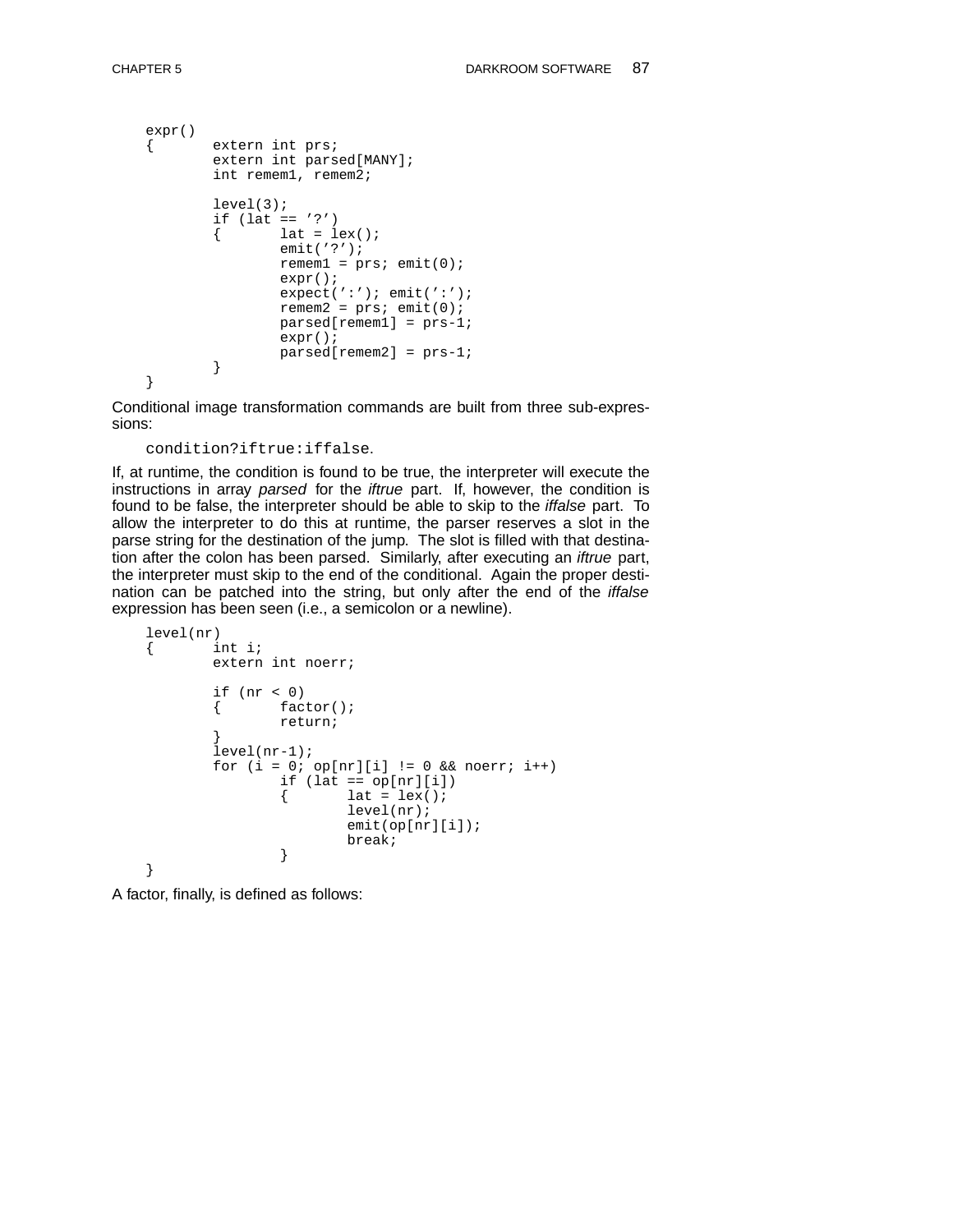```
factor()
{ int n;
        switch (lat) {<br>case '(':lat = lex();
                         expr();
                         expect(')');
                        break;
        case \prime - \prime: lat = lex();
                        factor();
                         emit(UMIN);
                        break;
        case '!': lat = lex();
                        factor();
                         emit('!');
                        break;
        case OLD: lat = lex();
                        fileref(CUROLD, RVAL);
                        break;
        case FNAME: n = lexval;
                         lat = lex();
                        fileref(n+1, RVAL);
                        break;
        case '\hat{S}': lat = lex();
                         expect(VALUE);
                         fileref(lexval+1, RVAL);
                        break;
        case VALUE: emit(VALUE);
                         emit(lexval);
                         lat = lex();
                        break;
        case 'y':<br>case 'x':
                        emit(lat);
                        lat = lex();
                        break;
        default : error("expr: syntax error\n");
        }
        if (lat == POW){ \int lat = \text{lex}();
                factor();
                emit(POW);
        }
}
```
In the order listed, a factor can be an expression enclosed in parentheses, a factor preceded by a minus sign (unary minus), or a logical negation. It can also be a symbolic or a numeric file reference, a value, a Cartesian coordinate, or a factor raised to some other factor with a power operator.

So far, we have discussed the lexical analyzer and the parser. The interpreter and the file handler remain to be discussed. Before we discuss the file handler, first a few words about the specific data structures that are used for storing the images.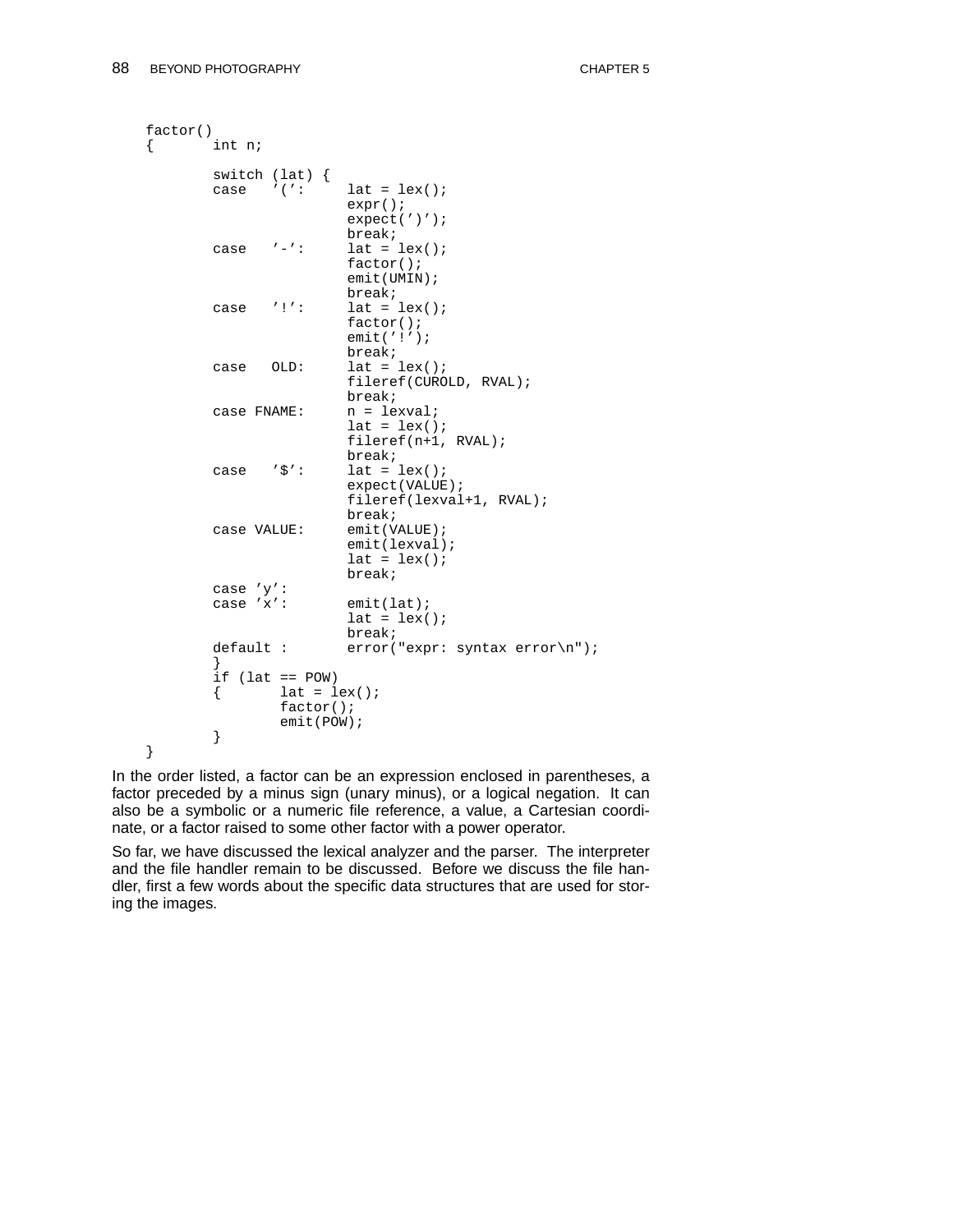#### **Data Structure**

Images are stored in a structure of the following type:

```
struct SRC {<br>char *str;
                                /* file name */
       unsigned char **pix; /* pixel values */
} src[];
```
The format is one byte per pixel,  $DEF \times$  pixels per scanline, and  $DEF \ Y$ scanlines per image. We will use two of these structures as edit buffers:  $src[0]$  and  $src[1]$  with  $DEF_Y \times DEF_X$  pixels. The result of the last edit operation is in one of these two arrays and is referred to as old. Internally, it is addressed as src[CUROLD]. pix. Similarly, the destination of an edit operation is in the other edit buffer named new, or src[CURNEW]. pix.

The default image resolution is defined by two constants:

#define DEF\_X 248 #define DEF\_Y 248

What follows is an aside on the choice of the resolution, which you can skip on a first reading:

The precise value you can afford to enter for  $DEF\_X$  and  $DEF\_Y$  depends on the amount of memory in your computer and the type of memory allocation performed. On most systems, an image size of 248×248 will allow for a generous number of image files to be open for editing simultaneously. Smaller computers, that is, computers with a wordsize of 16 instead of 32 or 64 bits, can make it hard to allocate more than  $2^{16}$  = 64k bytes at a time. We therefore chose to allocate memory for the images in increments of DEF\_X, once for each scanline, instead of once for each picture.

A few more hairy details. An allocator sometimes uses a few bytes from each block allocated for its own housekeeping. On a small system, this makes it attractive to pick a value for  $DEF_X$  that is the same number of bytes smaller than a power of 2 so that we can evenly fill up available memory, without leaving gaps. (The amount of real memory available comes in powers of 2.) In this case we chose  $256 - 8 = 248$ , which turns out to be an good size for an AT&T PC6300+ system running UNIX. On a larger system you need not worry about memory allocation details and just select any frame size that is convenient to work with.

#### **File Handler**

We need routines to read and write image files, and to show which files are currently open. The last one is easy: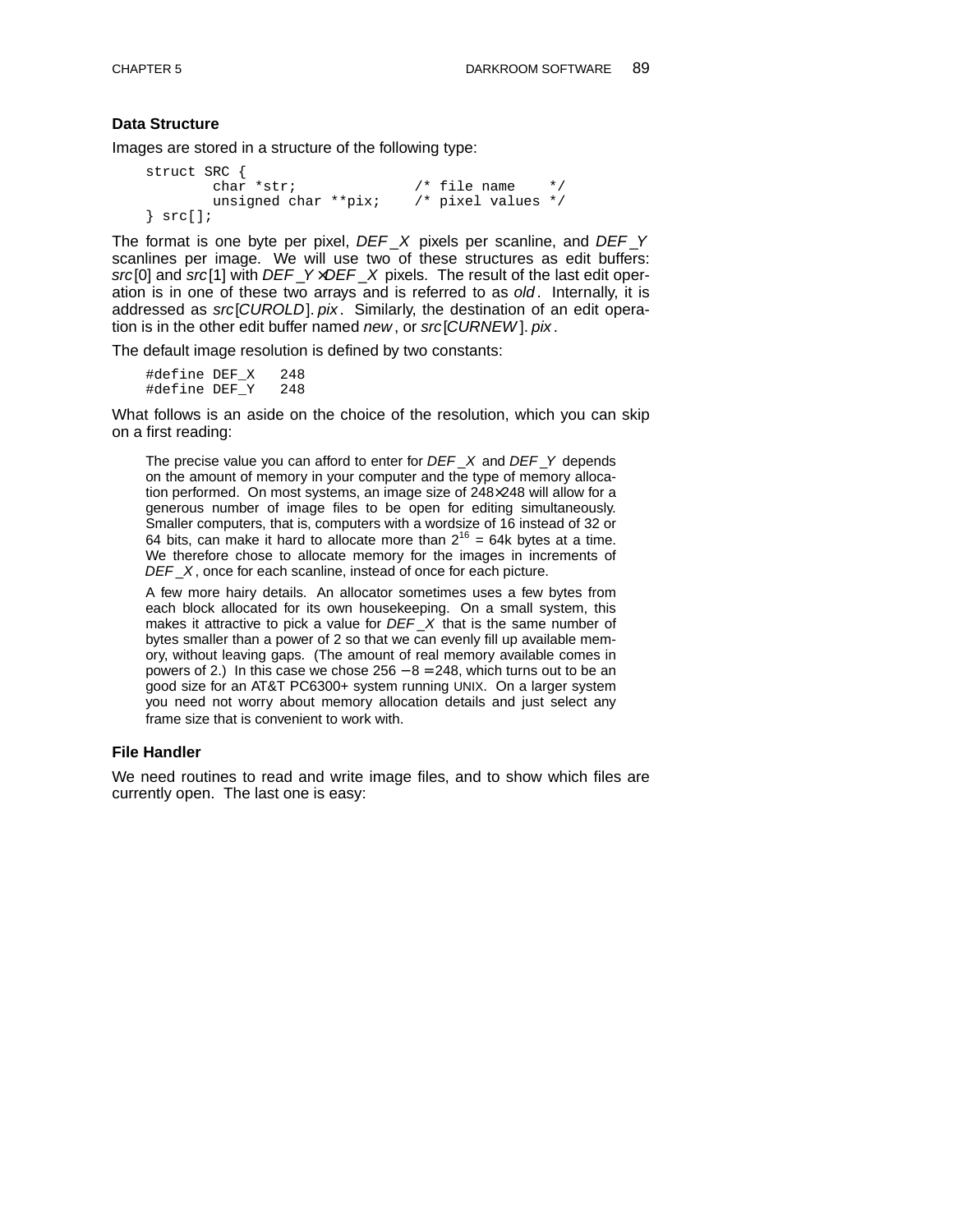```
showfiles()
{ int n;
       if (nsrc == 2)printf("no files open\n");
       else
               for (n = 2; n < nsrc; n++)printf("$d = $s \n~n", n-1, src[n].str;
}
```
It uses *printf* () again, this time with two extra arguments: a number to be printed at the place indicated with %d and a name to be printed at the %s.

Reading new files, including the required memory allocation, can be done as follows, using the standard I/O routines fopen(), fread(), and fclose(). A call to fopen(str, "r") opens the file named str for reading. Similarly fopen(str, "w") opens the file for writing, and creates it if it does not exist. fread (ptr, n, m, fd) reads m chunks of n bytes from the file referred to by file descriptor fd and places it at the location given by ptr.

```
getpix(into, str)
       struct SRC *into; <br> /* work buffer */
       char *str; /* file name */
{
       FILE *fd;
       int i;
       if ((fd = fopen(str, "r")) == NULL){ fprintf(stderr, "no file %s\n", str);
               return;
       }
       if (into->pix == (unsigned char **) 0)
       { into->pix = (unsigned char **)Emalloc(DEF_Y * sizeof(unsigned char *));
               for (i = 0; i < DEF_Y; i++)into->pix[i] = (unsigned char *)
                              Emalloc(DEF_X);
        }
       into \rightarrow str = (char * ) Emalloc(strlen(str)+1);
       if (!noerr) return; /* set by Emalloc */
       for (i = 0; i < DEF_Y; i++)fread(into->pix[i], 1, DEF_X, fd);
       strcpy(into->str, str);
       fclose(fd);
       nsrc++;
}
```
A separate procedure is used to access the memory allocator, to make it easier to catch errors: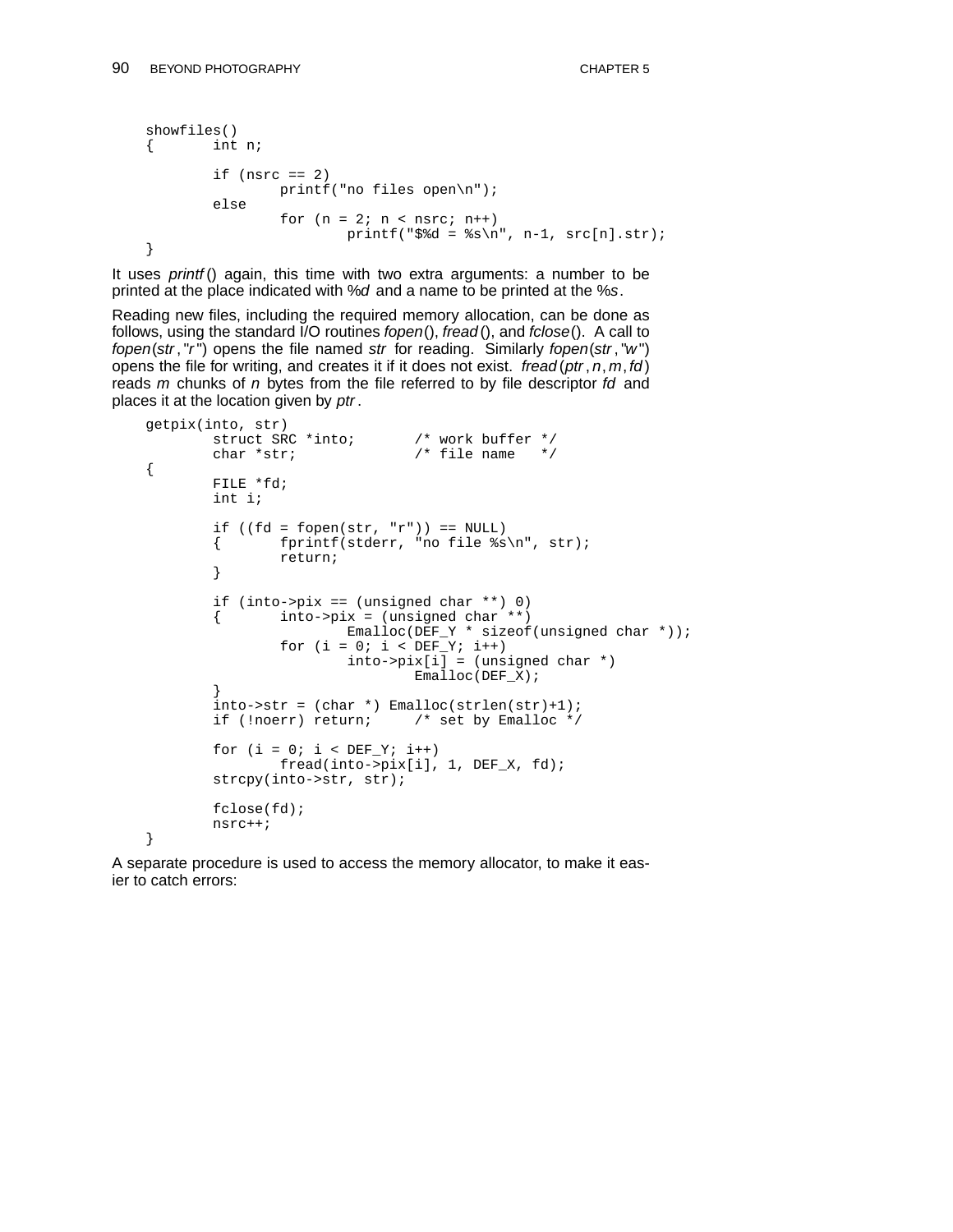```
char *
Emalloc(N)
        char *try, *malloc();
         if ((try = <math>malloc(N)) == NULL</math>)error("out of memory\n");
         return try;
}
```
Writing files is also simple. fwrite(ptr,  $n, m, fd$ ) writes m chunks of data, of n bytes each, from a location pointed to by ptr into the file with descriptor fd.

```
putpix(into, str)
       struct SRC *into; /* work buffer */
       char *str; /* file name */
{
       FILE *fd;
       int i;
       if ((fd = fopen(str, "w")) = = NULL){ fprintf(stderr, "cannot create %s\n", str);
              return;
       }
       for (i = 0; i < DEF_Y; i++)fwrite(into->pix[i], 1, DEF_X, fd);fclose(fd);
}
```
#### **The Interpreter**

The interpreter is a sensitive piece of code since it is asked to execute the parse string once for every pixel in the image being edited. Even for a small image size of 248×248 pixels the interpreter must run through the parse string 61,504 times. It is important that it is as fast as it can be.

The interpreter is built as a stack machine. It maintains a pointer rr to a stack of values. Values and variables are pushed onto the stack. Operators and functions pop the stack and replace the values at the top with their result. At the end of each run of the interpreter that stack should be empty. The runtime stack contains long values instead of integers to allow for the computation of both pixel values and pixel addresses.

For convenience we define a macro dop(OP) for the frequently occurring operation that pops two values from the stack, applies an operation OP to them, and then pushes the result back.

#define dop(OP)  $a = *-rr$ ;  $tr = rr-1$ ;  $*tr = (*tr OP (long)a)$ 

Variable rr points to the first free slot on the stack. The topmost symbol on the stack is at position  $(r - 1)$ . The dop macro can be used for all binary arithmetic and boolean operations. The interpreter will keep a pointer to the default destination of pixel assignments up to date in a pointer p.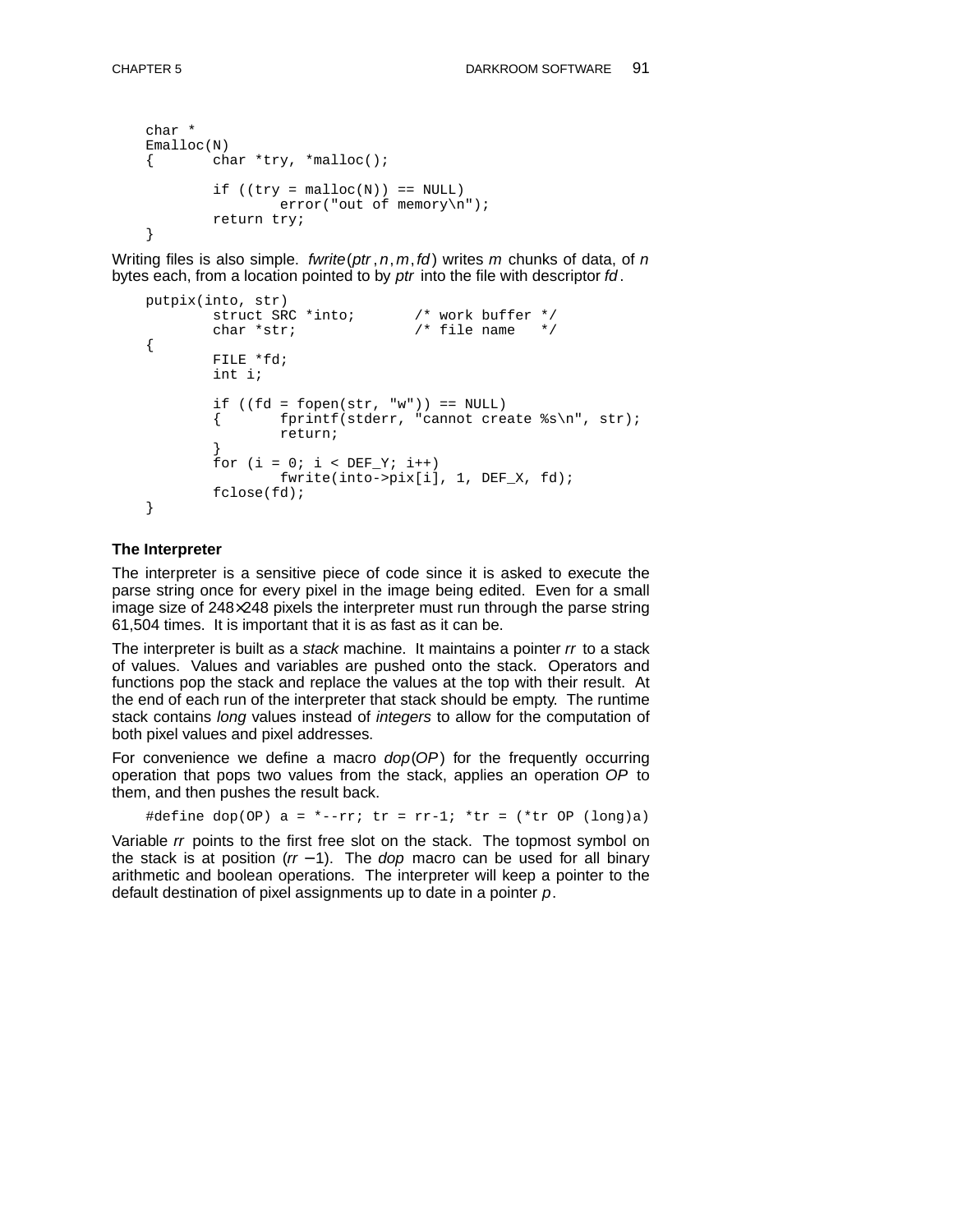```
run()
\{ long R[MANY]; \frac{1}{2} /* the stack */
       register long *rr, *tr; /* top of stack */
       register unsigned char *u; /* explicit destination */
       register unsigned char *p; /* default destination */
       register int k; /* indexes parse string */
       int a, b, c; \frac{1}{x} scratch \frac{x}{x}int x, y; \frac{1}{2} /* coordinates */
       p = src[CURNEW].pix[0];for (y = 0; y < DEF_Y; y++), p = src[CURNEW].pix[y])for (x = 0; x < DEF_X; x++)for (k = 0, rr = R; k < prs; k++)\{ if (parsed[k] == VALUE)\{ *rr++ = (long)parsed[++k];
                      continue;
               }
               if (parsed[k] == '@'){p = (unsigned char) (*--rr);}continue;
               }
               switch (parsed[k]) {
               case '+': dop(+); break;
               case '-': dop(-); break;
               case '*': dop(*); break;
               case '/': dop(/); break;
               case '%': dop(%); break;
               case '>': dop(>); break;
               case '<': dop(<); break;
               case GE: dop(>=); break;
               case LE: dop( <= ); break;
               case EQ: dop(==); break;case N\tilde{E}: dop(!=); break;
               case AND: dop(&&); break;
               case OR: dop(||); break;
               case '^': dop(|); break;
               case 'x': *rr++ = (\text{long})x; break;
               case 'y': *rr++ = (\text{long})y; break;
               case UMIN: tr = rr-1; *tr = -(*tr); break;case '!': tr = rr-1; *tr = !(*tr); break;case '=': a = *--rr;u = (unsigned char *) *--rr;
                         *u = (unsigned char) a;
                         break;
               case RVAL: a = *--rr;b = *--rr;tr = rr-1;
                         c = *tr;*tr = long) src[c].pix[a][b];
                         break;
```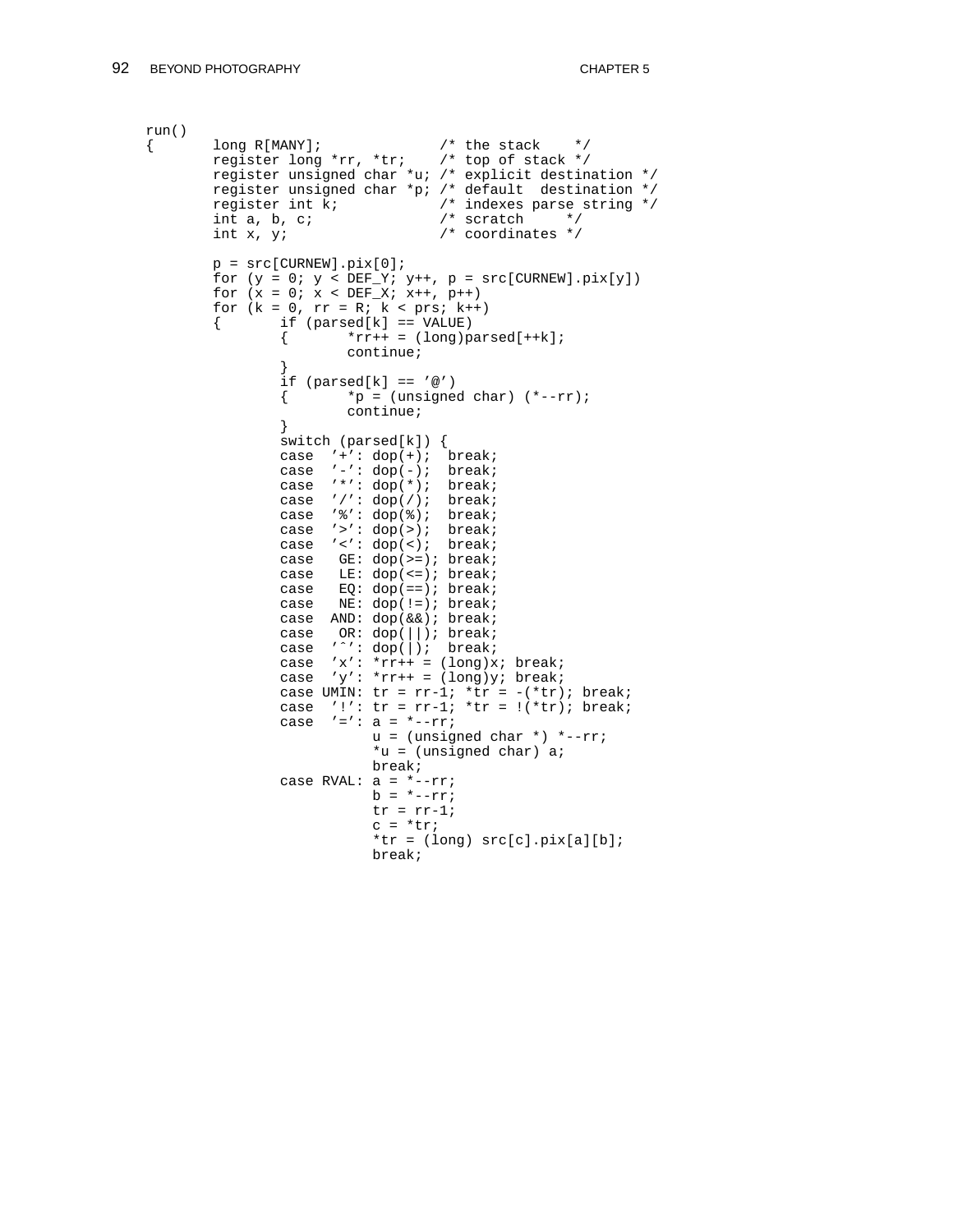```
case LVAL: a = *--rr;b = *--rr;tr = rr-1;
                          c = *tr;*tr = (long) \&(src[c].pix[a][b]);
                          break;
               case POW: a = *--rr;*(rr-1) = Pow(*(rr-1),(long)a);
                          break;
               case '?': a = *-rrr; k++;
                          if (!a) k = parsed[k];
                          break;
               case ':': k = parsed[k+1]; break;
               default : error("run: unknown operator\n");
               }
       }
       CUROLD = CURNEW; CURNEW = 1-CUROLD;
}
```
It may look curious that two of the "instructions" are processed before the large case switch is entered. They catch the two most frequently executed operations and it makes the interpreter run faster to process them first. At the end of the run the two edit buffers, referred to by old and new, are swapped. Note that the procedure Pow () accepts and returns long values. To make use of the C library routine, you can define

```
long
Pow(a, b)
       long a, b;
{ double c = (double)a;
       double d = (double)b;
       return (long) pow(c, d);
}
```
## **The Complete Program**

Here, finally, is the complete listing of the program, with all loose ends neatly tied up. On a UNIX system it is compiled with the command

cc -o popi main.c lex.c io.c expr.c run.c

If display is the name of a display routine that can show an unformatted image file on the specific monitor you use, you can test the working of the editor with the commands.

| \$ popi                     | invoke the editor     |
|-----------------------------|-----------------------|
| $\rightarrow$ $x^{\prime}y$ | create a test pattern |
| -> w test                   | write it in a file    |
| $\rightarrow$ $\alpha$      | quit the editor       |
| \$ display test             | display the result    |

Try it. You'll like it.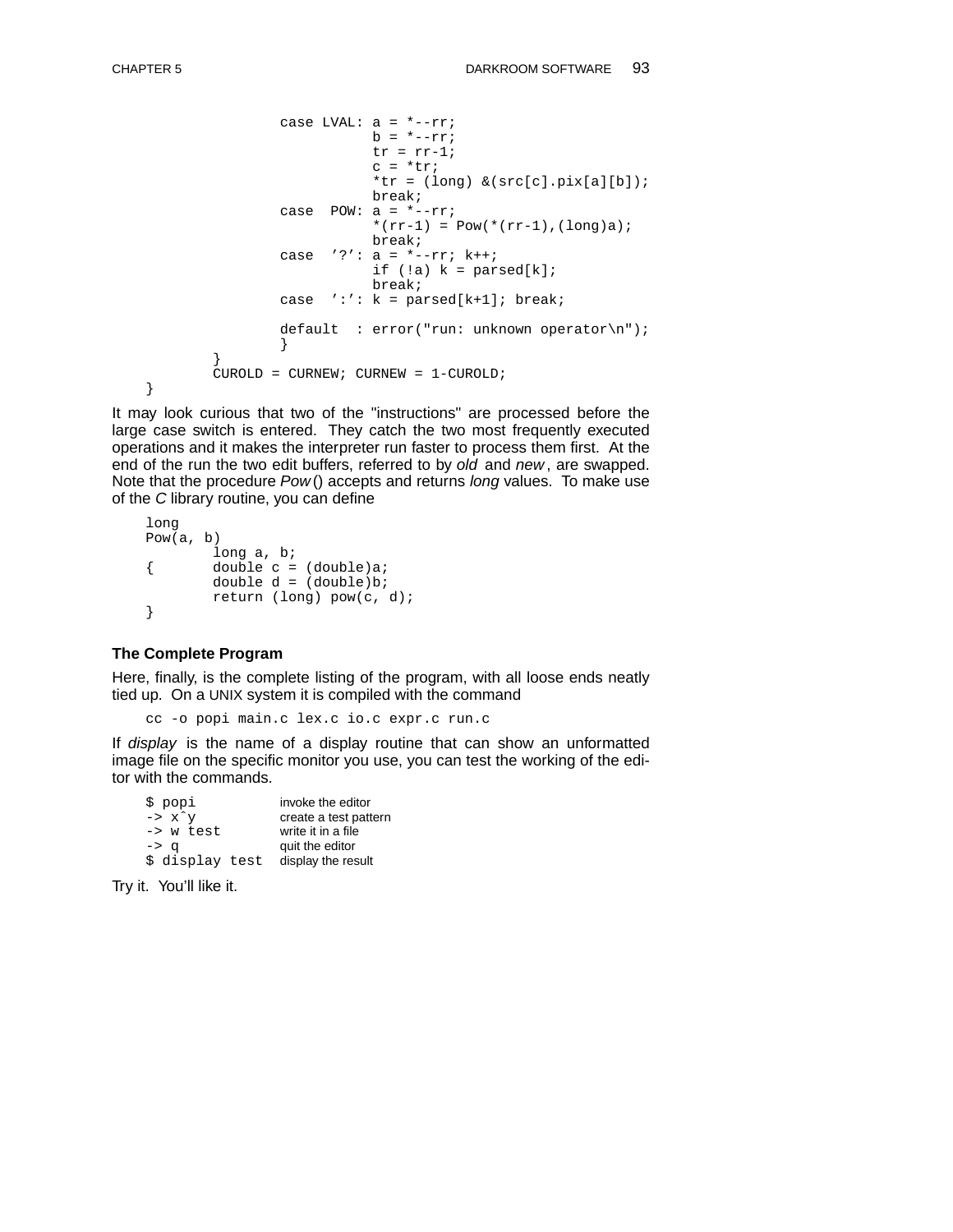```
/*** popi.h (header file) **************************/
#define MANY 128
#define DEF_X 248 /* image width */
#define DEF_Y 248 /* image height */
#define RVAL 257 /* larger than any char token */
#define LVAL 258
#define FNAME 259
#define VALUE 260
#define NAME 261
#define NEW 262
#define OLD 263<br>#define AND 264<br>#define OR 265
#define AND 264
#define OR 265
#define EQ 266
#define NE 267
#define GE 268
#define LE 269
#define UMIN 270
#define POW 271
struct SRC {
      unsigned char **pix; /* pix[y][x] */
       char *str;
};
/*** main.c ****************************************/
#include <stdio.h>
#include <ctype.h>
#include "popi.h"
int parsed[MANY];
struct SRC src[MANY];
short CUROLD=0, CURNEW=1;
int noerr, lexval, prs=0, nsrc=2;
char text[256];
char *Emalloc();
main(argc, argv)
      char **argv;
{
       int i;
       src[CUROLD].pix = (unsigned char **)Emalloc(DEF_Y * sizeof(unsigned char *));
        src[CURNEW].pix = (unsigned char **)
               Emalloc(DEF_Y * sizeof(unsigned char *));
```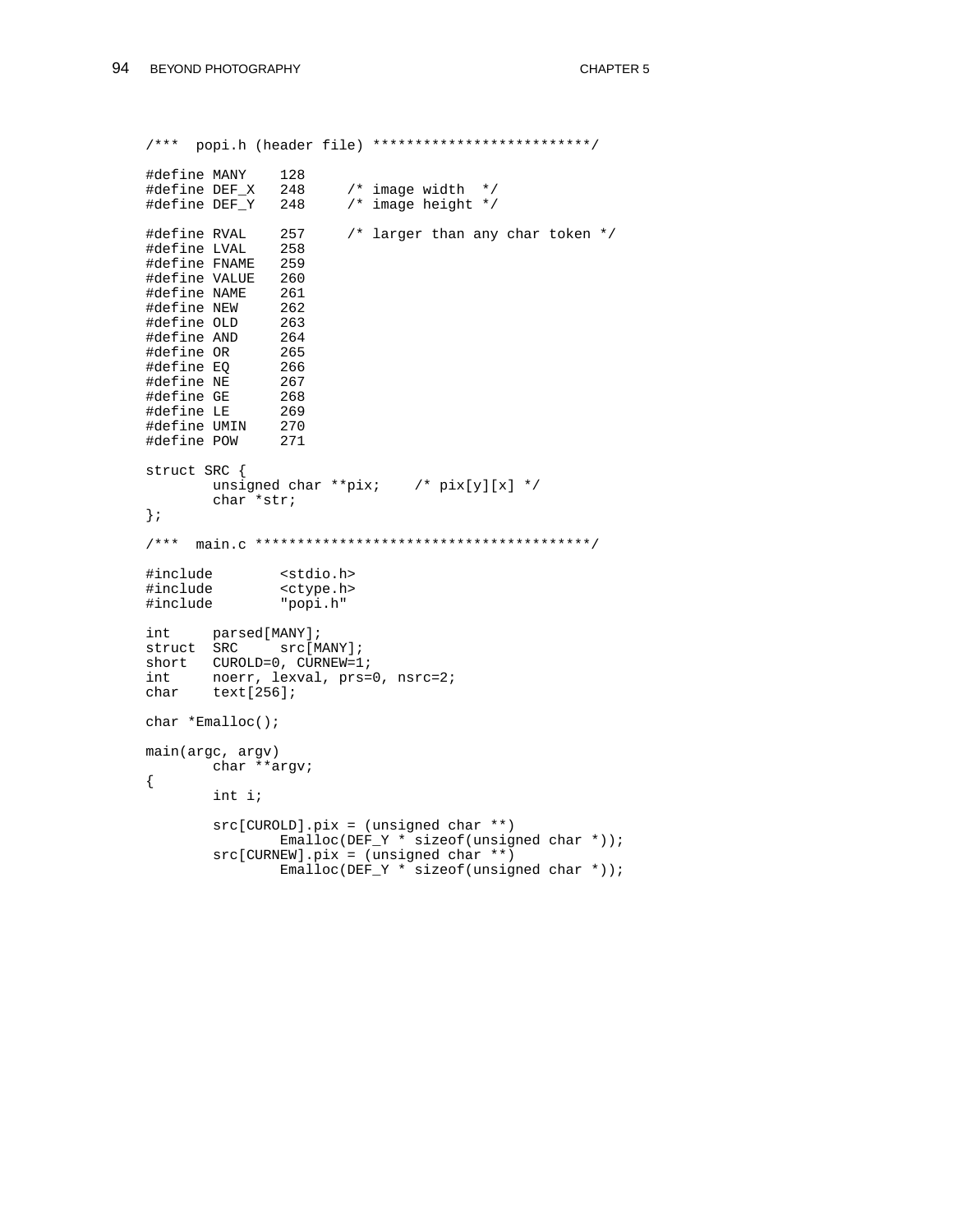```
for (i = 0; i < DEF_Y; i++){ src[CUROLD].pix[i] = (unsigned char *)
                        Emalloc(DEF_X);
                src[CURNEW].pix[i] = (unsigned char *)
                        Emalloc(DEF_X);
        }
        for (i = 1; i < argc; i++)getpix(&src[nsrc], argv[i]);
        do noerr=1; while( parse() );
}
parse()
{ extern int lat; /* look ahead token */
        printf("-> ");
        while (noerr)
        \{ switch (lat = lex()) \{case 'q': return 0;
                case '\n': return 1;
                case ';': break;
                case 'f': showfiles();
                          break;
                case 'r': getname();
                           if (!noerr) continue;
                           getpix(&src[nsrc], text);
                           break;
                case 'w': getname();
                           if (!noerr) continue;
                           putpix(&src[CUROLD], text);
                           break;
                default : transform();
                           if (noerr) run();
                           break;
        } }
}
getname()
        int t = \text{lex}();
        if (t := \texttt{NAME } \&\& t := \texttt{FNAME } \&\& \text{ is alpha}(t))error("expected name, bad token: %d\n", t);
}
emit(what)
{
        if (prs >= MANY)
                error("expression too long\n");
        parsed[prs++] = what;}
```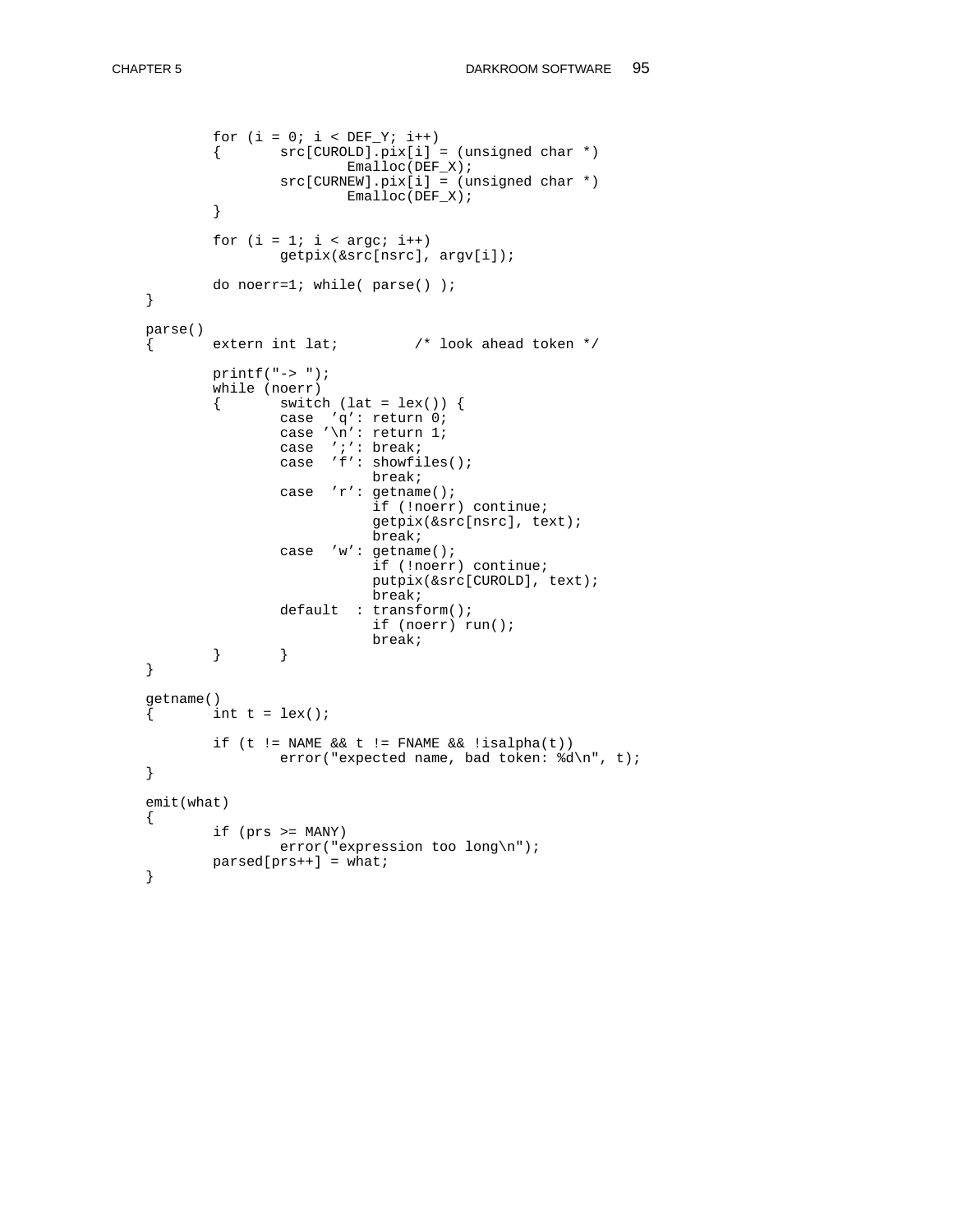```
error(s, d)
       char *s;
{
        extern int lat;
        fprintf(stderr, s, d);
        while (lat != ' \n\times )lat = lex();
        noerr = 0; \overrightarrow{ } /* noerr is now false */
}
char *
Emalloc(N)
{ char *try, *malloc();
        if ((try = <code>malloc(N)) == <code>NULL)</code>error("out of memory\n");
        return try;
}
/*** lex.c (lexical analyzer) *********************/
#include <stdio.h>
#include <ctype.h>
#include "popi.h"
extern struct SRC src[MANY];
extern short CUROLD, CURNEW;
extern int nsrc, lexval;
extern char text[];
lex()
{ int c;
        do /* ignore white space */
                c = getchar()while (c == ' ' || c == '\t');
        if (isdigit(c))
                c = getnumber(c);else if (isalpha(c) || c == '-'')c = getstring(c);
```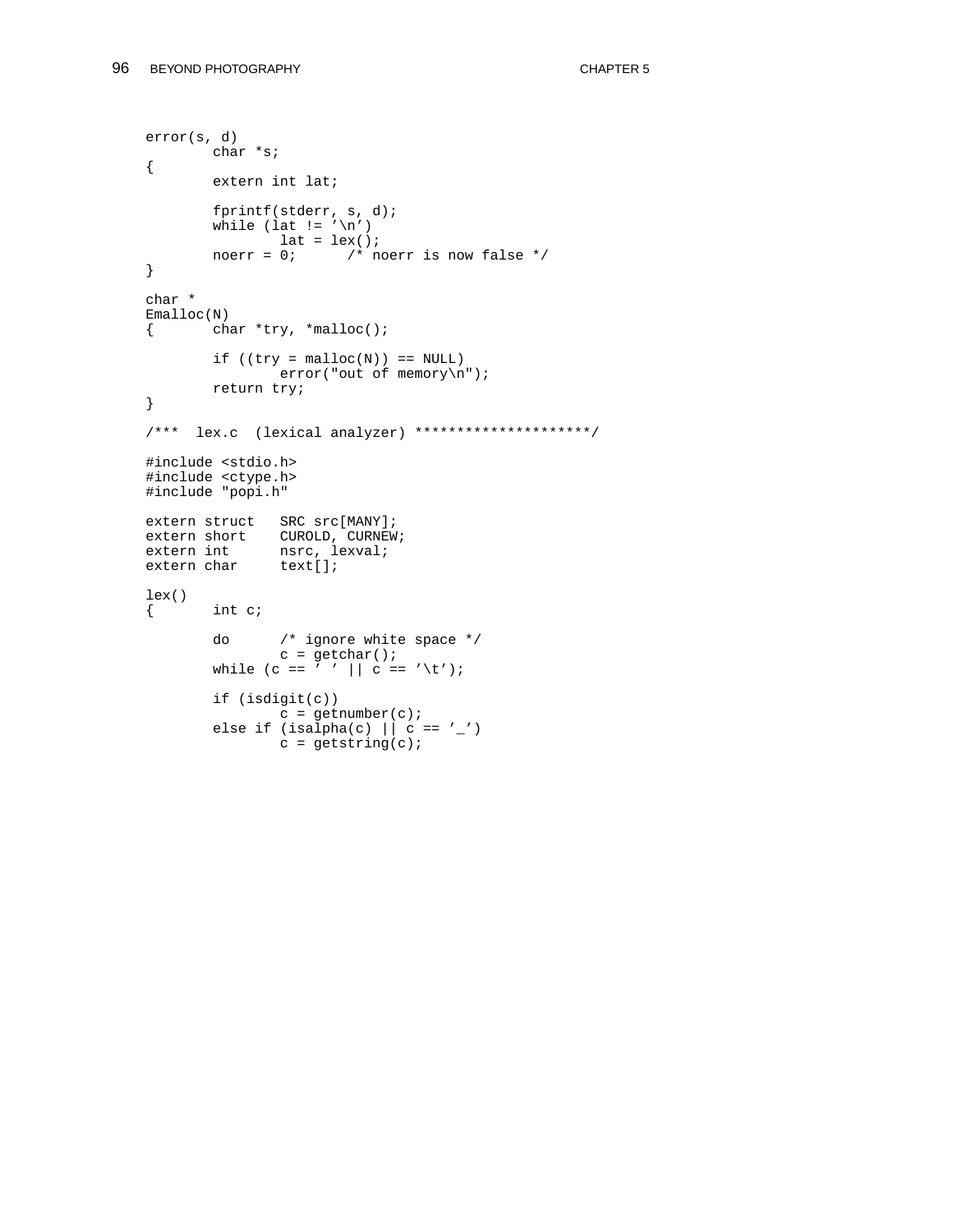```
switch (c) {
        case EOF: c = 'q'; break;
        case '*': c = follow('*', POW, c); break;
        case '>': c = follow('=', GE, c); break;case 's': c = follow('=', LE, c); break;case '!': c = follow('=', NE, c); break;case '=': c = follow('=', EQ, c); break;case '|': c = follow('|', OR, c); break;case '&': c = follow('&', AND, c); break;case 'Z': c = \text{VALUE: } \text{lexval} = 255; break;
        case 'Y': c = \text{VALUE: } lexval = DEF_Y-1: break:case 'X': c = \text{VALUE: } \text{lexval} = \text{DEF\_X-1: } \text{break};default : break;
        }
        return c;
}
getnumber(first)
{ int c;
        lexval = first - '0';
        while (\text{isdigit}(c = \text{qetchar}()))lexval = 10*lexval + c - '0';pushback(c);
        return VALUE;
}
getstring(first)
\{ int c = first;
        char *str = text;
        do {
                *str++ = cic = getchar()} while (isalpha(c) || c == '-' || isdigit(c));*str = \sqrt{0'i}pushback(c);
        if (strcmp(text, "new") == 0) return NEW;
        if (strcmp(text, "old") == 0) return OLD;
        for (c = 2; c < nsrc; c++)if (strcmp(src[c].str, text) == 0)<br>{<br> lexval = c-1;
                        lexval = c-1;return FNAME;
                 }
        if (strlen(text) > 1)
                return NAME;
        return first;
}
```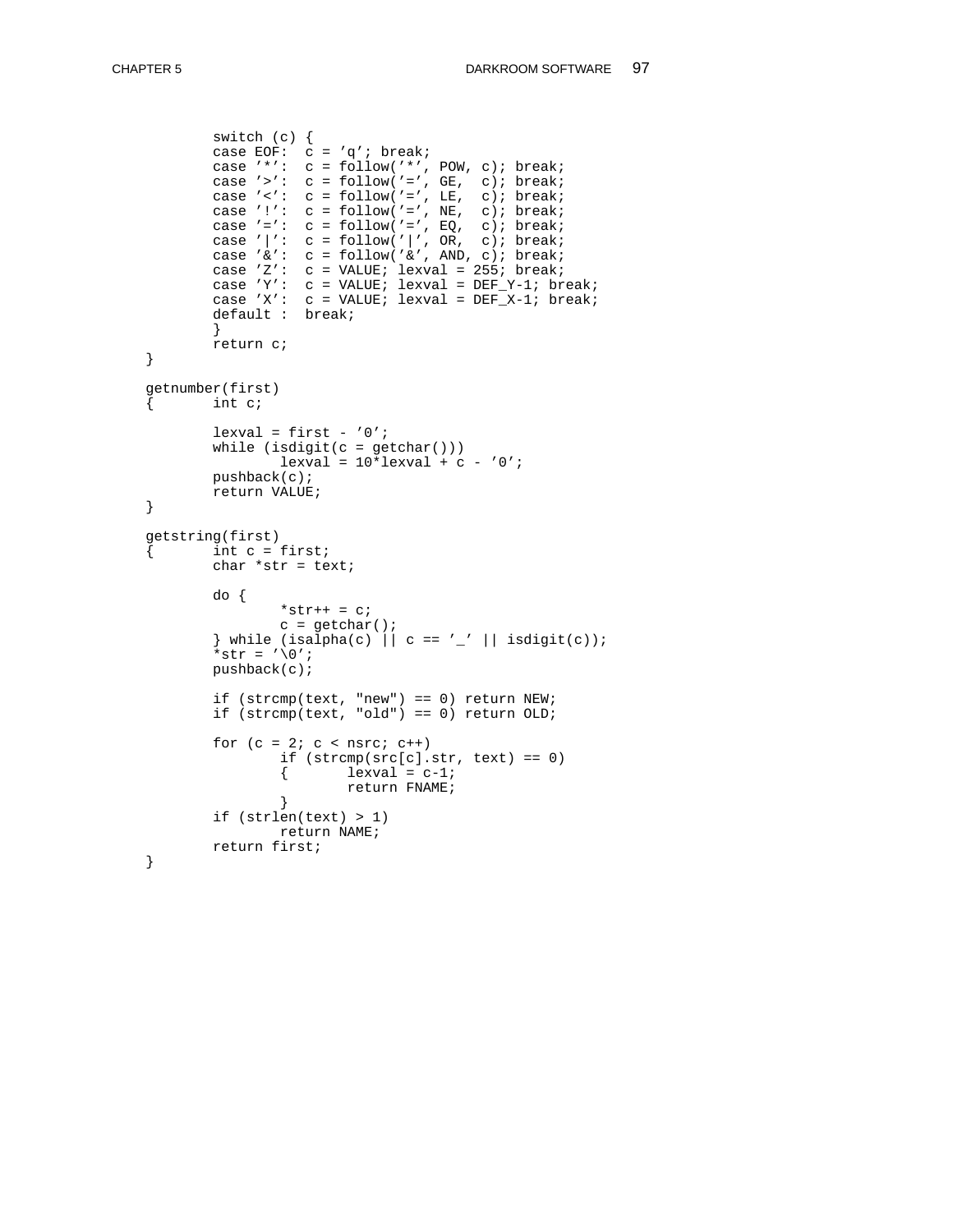```
follow(tok, ifyes, ifno)<br>{<br>int c;
       int c;
        if ((c = getchar()) == tok)return ifyes;
        pushback(c);
       return ifno;
}
pushback(c)
{
       ungetc(c, stdin);
}
/*** io.c (file handler) ************************/
#include <stdio.h>
#include "popi.h"
extern struct SRC src[MANY];
extern int nsrc, noerr;
extern char *Emalloc();
getpix(into, str)
        struct SRC *into; /* work buffer */
        char *str; /* file name */
{
       FILE *fd;
       int i;
        if ((fd = fopen(str, "r")) == NULL){ fprintf(stderr, "no file s\nright", str);
               return;
        }
        if (into->pix == (unsigned char **) 0)
        { into->pix = (unsigned char **)
                        Emalloc(DEF_Y * sizeof(unsigned char *));
                for (i = 0; i < DEF_Y; i++)into\text{-}pix[i] = (unsigned char *)Emalloc(DEF_X);
        }
        into \text{-} \text{-}str = (char *) \text{ Emalloc}(strlen(str) + 1);if (!noerr) return; /* set by Emalloc */
        for (i = 0; i < DEF_i; i++)fread(into->pix[i], 1, DEF_X, fd);
        strcpy(into->str, str);
       fclose(fd);
       nsrc++;
}
```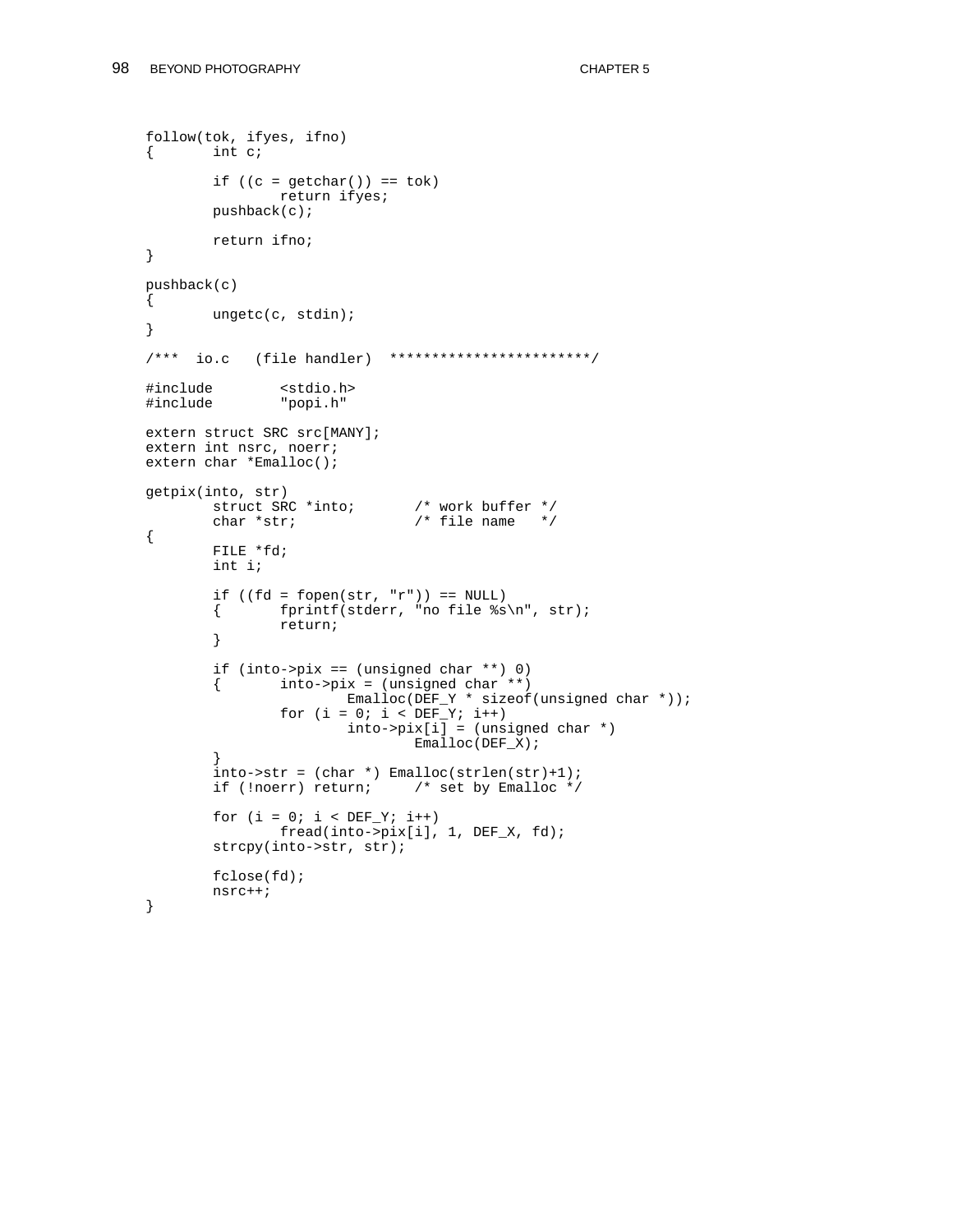```
putpix(into, str)
        struct SRC *into; /* work buffer */
        char *str; /* file name */
{
       FILE *fd;
       int i;
       if ((fd = fopen(str, "w")) == NULL){ fprintf(stderr, "cannot create %s\n", str);
               return;
       }
       for (i = 0; i < DEF_Y; i++)fwrite(into->pix[i], 1, DEF_X, fd);
       fclose(fd);
}
showfiles()
{ int n;
       if (nsrc == 2)printf("no files open\n");
       else
              for (n = 2; n < nsrc; n++)printf("$d = $s \n", n-1, src[n].str;
}
/*** expr.c (parser) ******************************/
#include "popi.h"
extern int lexval, nsrc;
extern struct SRC src[MANY];
extern short CUROLD, CURNEW;
int lat; /* look ahead token */
int op[4][7] = {
        \{ '*', '/', '%', 0, 0, 0, 0, },
        \{ '+', '-', 0, 0, 0, 0, 0, },
        \{ '>'', ''<', G E, LE, EQ, NE, 0, \},\{ '`', \text{ AND}, \text{ OR}, 0, 0, 0, 0, \}};
```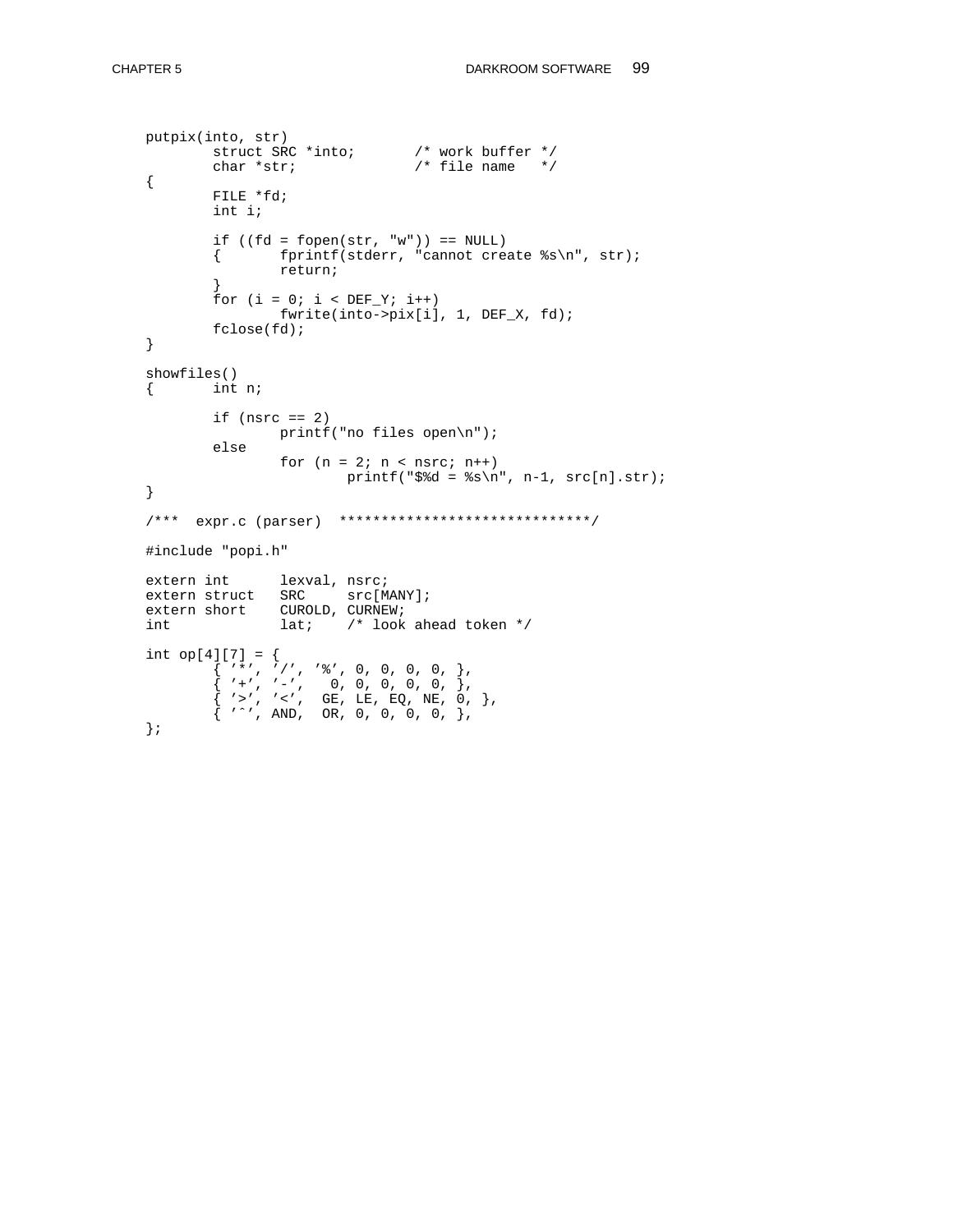```
expr()
        extern int prs;
        extern int parsed[MANY];
        int remem1, remem2;
        level(3);
        if (lat == '?')<br>{<br> \{ lat = le
                lat = \text{lex}();
                 emit('?');
                 remem1 = prs; emit(0);expr();
                 expect(':'); emit(':');
                 remem2 = prs; emit(0);parsed[remem1] = prs-1;
                 expr();
                 parsed[remem2] = prs-1;
        }
}
level(nr)
{ int iiextern int noerr;
        if (nr < 0){ factor();
                 return;
        }
        level(nr-1);
        for (i = 0; op[nr][i] := 0 && noerr; i++)if (lat == op[nr][i])<br>{ lat = lex();
                         lat = lex();
                         level(nr);
                          emit(op[nr][i]);
                         break;
                 }
}
transform()
{ extern int prs;
        prs = 0; /* initial length of parse string */
        if (lat != NEW)<br>{<br>\{ expr();
                 { expr();
                 emit('@');
                 pushback(lat);
                 return;
        }
```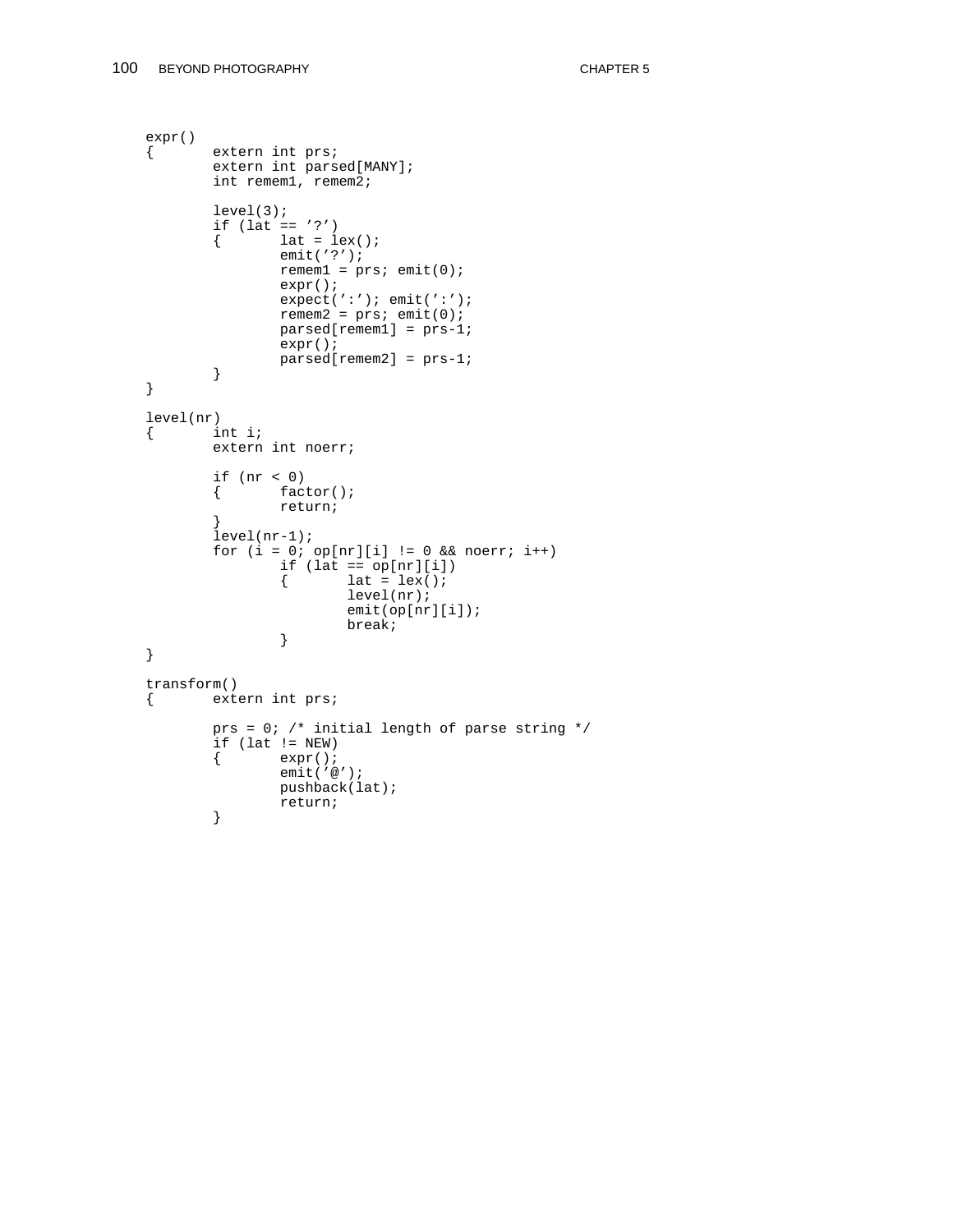}

```
lat = lex();
       if (lat == '('') { fileref
               fileref(CURNEW, LVAL);
                expect('='); expr(); emit('=');} else
               expect('='); expr(); emit('@');}
        if (lat != ' \n\times \& lat != ';')error("syntax error, separator\n");
       pushback(lat);
factor()
{ int n;
       switch (lat) {
       case '(': lat = lex();
                       expr();
                        expect(')');
                       break;
        case \prime - \prime: lat = lex();
                       factor();
                       emit(UMIN);
                       break;
       case '!': lat = lex();
                       factor();
                       emit('!);
                       break;
       case OLD: lat = lex();
                       fileref(CUROLD, RVAL);
                       break;
       case FNAME: n = lexval;
                       lat = lex();
                       fileref(n+1, RVAL);
                       break;
       case '\': lat = lex();
                        expect(VALUE);
                       fileref(lexval+1, RVAL);
                       break;
       case VALUE: emit(VALUE);
                        emit(lexval);
                       lat = lex();
                       break;
       case 'y':<br>case 'x':
                       emit(lat);
                        lat = lex();
                       break;
       default : error("expr: syntax error\n");
        }
```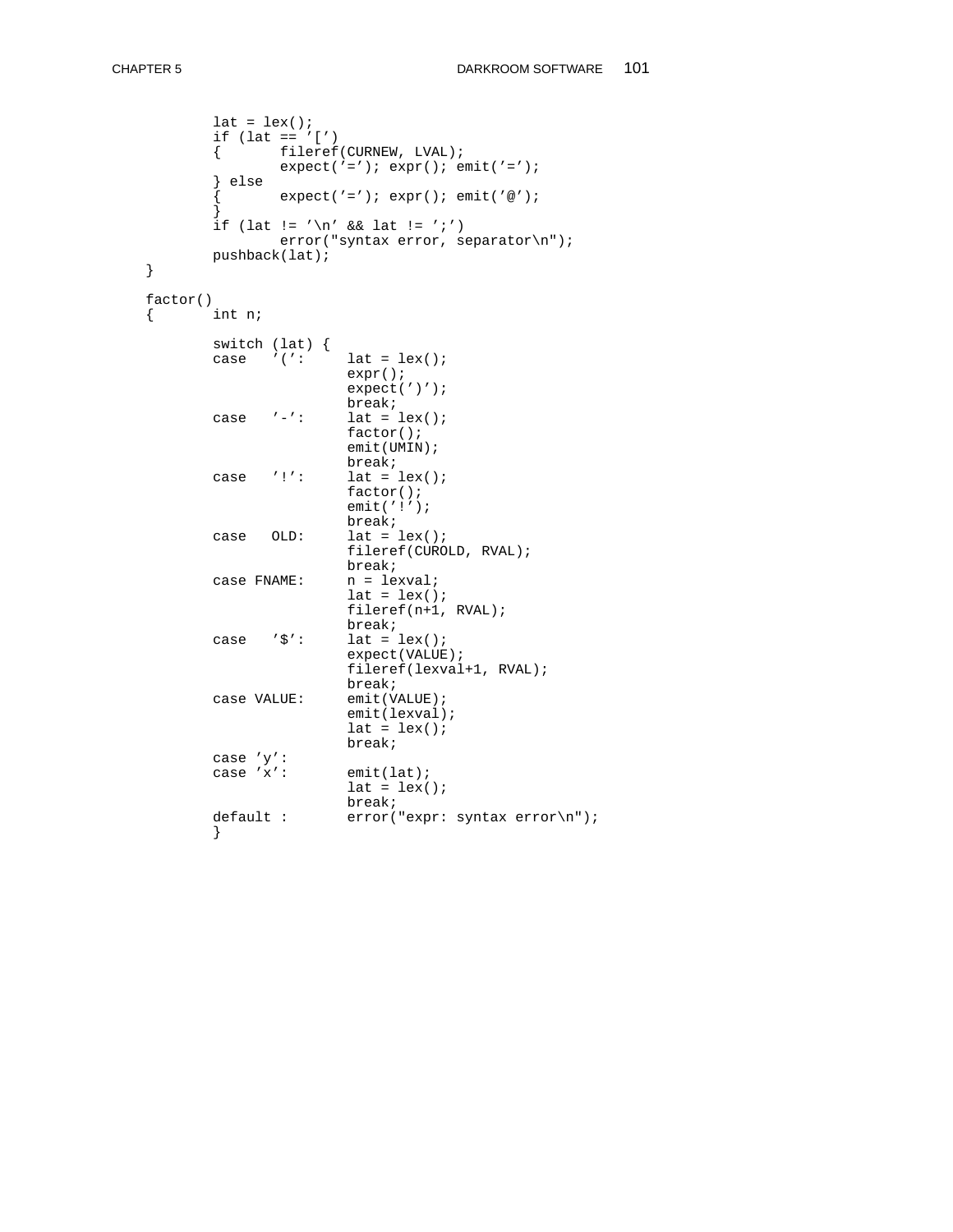```
if (lat == POW)<br>{ lat = 1
                lat = lex();
                factor();
                 emit(POW);
        }
}
fileref(val, tok)
{
         if (val < 0 \vert val >= nsrc)
                 error("bad file number: %d\n", val);
        emit(VALUE);
        emit(val);
        if (lat == '[''){ \det = \text{lex}();
                 expr(); expect(',');
                 expr(); expect(']'); /* [x,y] */
        } else
        \{ emit('x');
                 emit('y');
        }
        emit(tok);
}
expect(t)
{
        if (lat == t)lat = lex();
        else
                error("error: expected token %d\n",t);
}
/*** run.c (interpreter) **************************/
#include "popi.h"
extern int prs, parsed[MANY];
extern struct SRC src[MANY];<br>extern short CUROLD, CURNEW;
                CUROLD, CURNEW;
#define dop(OP) a = *--rr; tr = rr-1; *tr = (*tr OP (long)a)
long
Pow(a, b)long a, b;
{
        double c = (double)a;
        double d = (double)b;
        double pow();
        return (long) pow(c, d);
}
```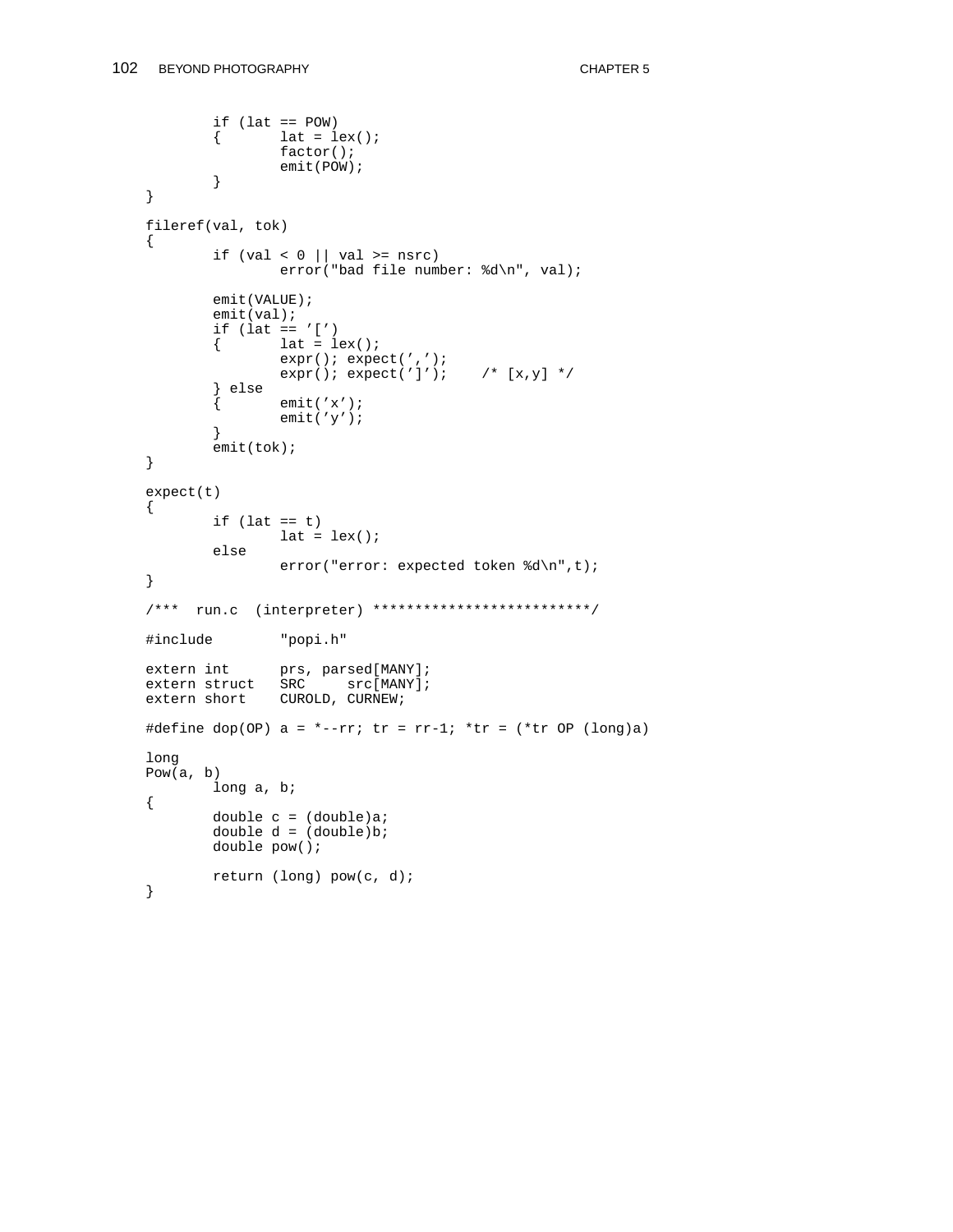```
run()
\{ long R[MANY]; \frac{1}{2} /* the stack */
        register long *rr, *tr; /* top of stack */
        register unsigned char *u; /* explicit destination */
        register unsigned char *p; /* default destination */<br>register unsigned char *p; /* default destination */
        register int k; /* indexes parse string */
        int a, b, c; \frac{1}{x} scratch \frac{x}{x}int x, y; \frac{1}{2} /* coordinates */
        p = src[CURNEW].pix[0];for (y = 0; y < DEF_Y; y++), p = src[CURNEW].pix[y])for (x = 0; x < DEF_X; x^{++}, p++)for (k = 0, rr = R; k < prs; k++)\{ if (parsed[k] == VALUE)\{ *rr++ = (\text{long}) parsed[++k];
                        continue;
                }
                if (pared[k] == '@'){p = (unsigned char) (*--rr);}continue;
                }
                switch (parsed[k]) \{case '+': dop(+); break;
                case '-': dop(-); break;
                case '*': dop(*); break;
                case '/': dop(/); break;
                case '%': dop(%); break;
                case '>': dop(>); break;
                case '<': dop(<); break;
                case GE: dop(>=); break;
                case LE: dop( <= ); break;
                case EQ: dop(==); break;case NE: dop(!=); break;
                case AND: dop(&&); break;
                case OR: dop(||); break;
                case '^': dop(|); break;
                case 'x': *rr++ = long)x; break;
                case 'y': *rr++ = (\text{long})y; break;
                case UMIN: tr = rr-1; *tr = -(*tr); break;case '!': tr = rr-1; *tr = !(*tr); break;case '=': a = *-rr;
                           u = (unsigned char *) * --rr;*u = (unsigned char) a;
                          break;
                case RVAL: a = *--rr;
                          b = *--rr;tr = rr-1;
                           c = *tr;*tr = long) src[c].pix[a][b];break;
```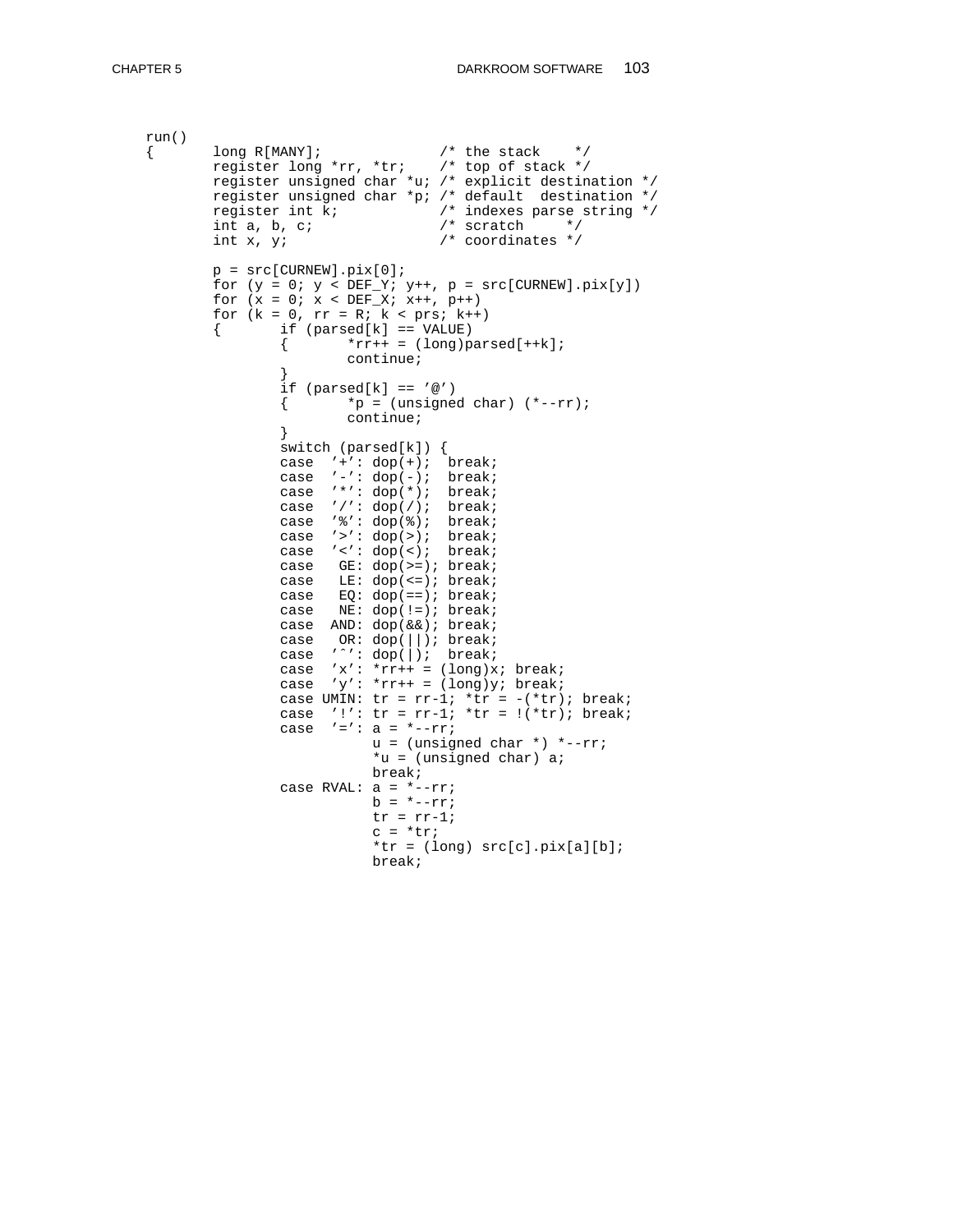```
case LVAL: a = *--rr;b = *--rr;tr = rr-1;
                   c = *tr;*tr = (long) \&(src[c].pix[a][b]);
                   break;
        case POW: a = *--rr;*(rr-1) = Pow(*(rr-1), (long)a);
                   break;
        case '?': a = *-rrr; k++;
                   if (!a) k = parsed[k];
                  break;
        case ':': k = parsed[k+1]; break;
        default : error("run: unknown operator\n");
        }
}
CUROLD = CURNEW; CURNEW = 1-CUROLD;
```
## **Library Routines**

}

Here is an overview of the library routines that were used in the program. It should not be hard to find equivalents for them if you run on a system other than UNIX. They are all considered standard routines in the <sup>C</sup> programming language.

| fclose  | fread   | isalpha | pow    | strcpy |
|---------|---------|---------|--------|--------|
| fopen   | fwrite  | isdigit | printf | strlen |
| fprintf | detchar | malloc  | strcmp | ungetc |

#### **Efficiency Considerations**

The complete program listed above is only about 500 lines of C text. Yet it can be an amazingly powerful package once you get the hang of the notation for transformation expressions. I have run it under a UNIX operating system on an AT&T PC6300+, a DEC VAX/750, a DEC VAX/785, and a CRAY/XMP computer. Not to worry, the difference in performance for the software is not nearly as spectacular as the difference in price of this hardware. Here is a comparison of runtimes for a few transformations. All times given are in seconds.

#### **Runtimes (frame size: 248**×**248 pixels)**

| Transformation                   | PC6300+ | <b>VAX/750</b> | <b>VAX/785</b> | CRAY/XMP |
|----------------------------------|---------|----------------|----------------|----------|
| $new = 128$                      | 7.2     | 4.1            | 1.6            | 0.1      |
| new=pjw                          | 24.2    | 10.5           | 3.7            | 0.4      |
| new=Z-old                        | 32.4    | 15.1           | 5.2            | 0.6      |
| $new=(piw+rob)/2$                | 59.2    | 25.9           | 9.7            | 1.0      |
| $new=(x< X/2)?$ pjw:rob          | 63.1    | 33.2           | 13.9           | 1.4      |
| $new=(pjwc128)?Z-pjw:piW[X-x,y]$ | 79.3    | 38.6           | 14.8           | 1.6      |

The times quoted are for the program as listed, with interpreted code. Since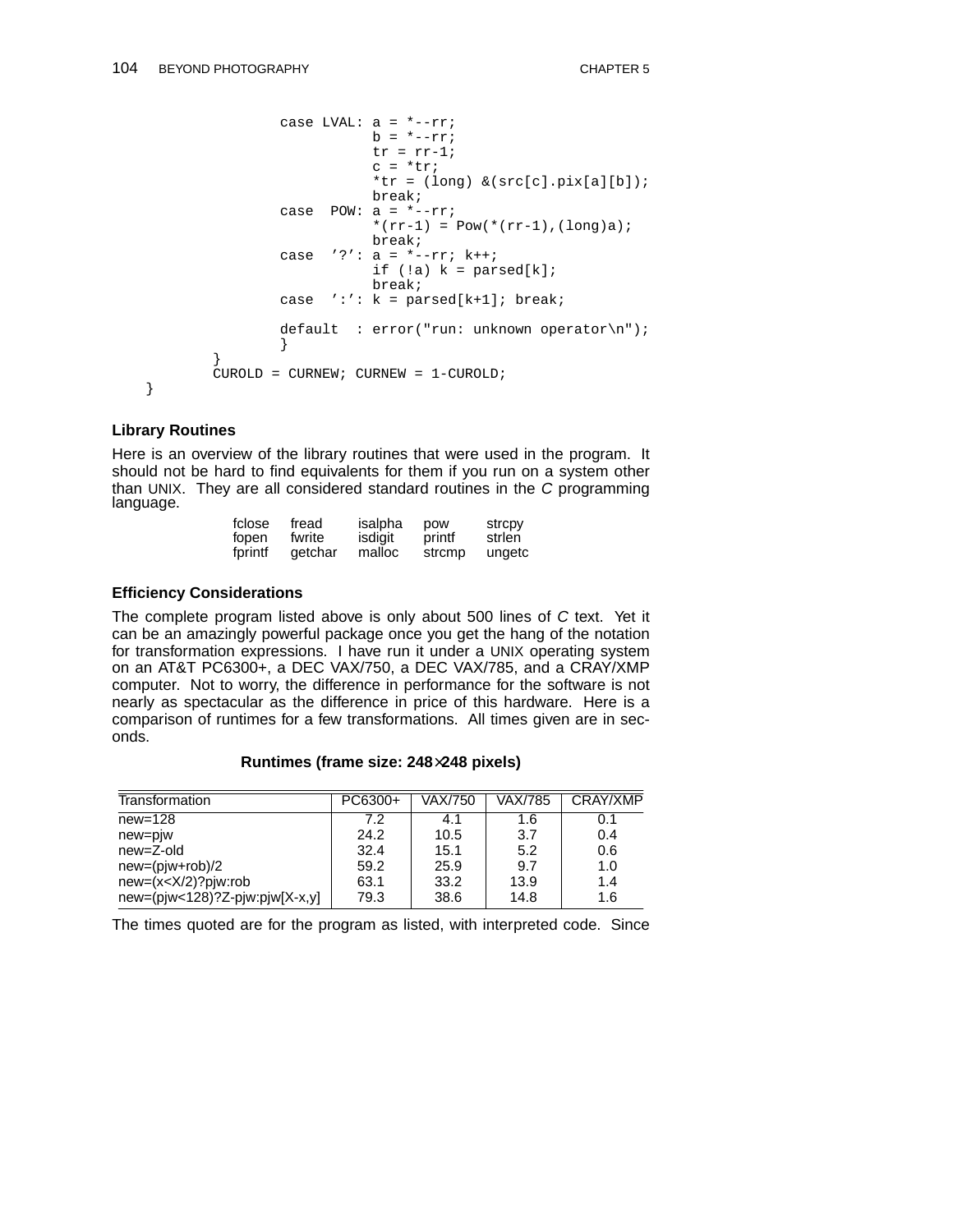the interpreter runs the same code many thousands of times, even for a single image transformation, every improvement in that portion of the code pays off immediately. One way to achieve a substantial speedup is to replace the interpreter with an on-the-fly compiler that translates the transformation program into machine code and runs it. It will go too far to get into the details of that extension, but suffice it to say that it is worth the effort. The speed difference between interpreted code and compiled code can be as high as 1:100 for nontrivial transformations. The program popi you see above is a predecessor of the image editor called *pico. Pico* has the same basic structure as popi, but has the built-in compiler to make it faster. The compiler extension more than doubles the size of the program, but in a way it can achieve the same as the purchase of a Cray supercomputer. (The performance of running pico with compiled code on a Cray is of course utterly decadent.)

#### **Adding a Display Routine**

To display an image on your terminal screen requires code that is hardware dependent, so I have not included it in popi, but you can easily extend the software in this way. If you have a one-byte-per-pixel monitor, you can write the pixel values to the screen without processing.

```
display(pix)
        unsigned char **pix;
{
        register int x, y;
        for (y = 0; y < DEF_Y; y++)for (x = 0; x < DEF_X; x++)putdot(pix[y][x], x, y);}
```
The device-dependent routine  $putdot(val, x, y)$  should write a pixel with brightness val at location  $x, y$  on the screen. Note, however, that most display monitors will work substantially faster if you can write one scanline at a time, using, for example:

```
for (y = 0; y < DEF_Y; y++)putline(pix[y], y);
```
Some display monitors use a different type of coordinate system, e.g., with Y at the top of the screen and 0 at the bottom. You can use the same routine, and simply subtract the  $y$  variable from Y to produce a picture that is right side up:

```
for (y = 0; y < DEF_Y; y++)putline(pix[y], DEF_Y-1-y);
```
If you have a one-bit-per-pixel dot-mapped monitor, the image has to be halftoned before it can be displayed. Here is a routine that you can use. It uses a standard halftoning method, like the ones used for printing photos in newspapers, to map gray values onto pure black-and-white values. (For more information on halftoning methods, refer to the bibliography at the end of this chapter.)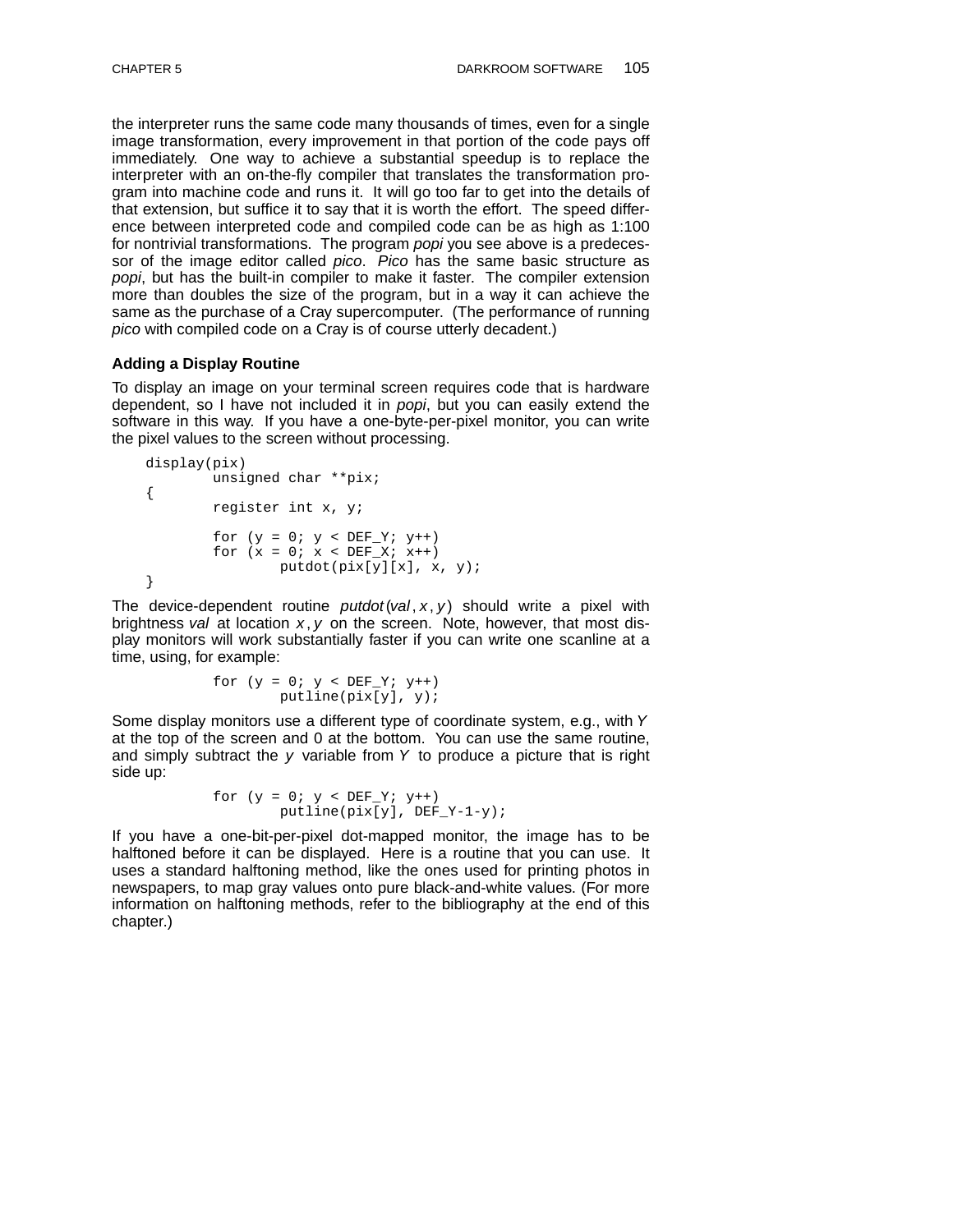```
#define RES 8
threshold[RES][RES] =\{ 0, 128, 32, 160, 8, 136, 40, 168, \}{192, 64, 224, 96, 200, 72, 232, 104, }\{48, 176, 16, 144, 56, 184, 24, 152, \}\{240, 112, 208, 80, 248, 120, 216, 88, \}\{ 12, 140, 44, 172, 4, 132, 36, 164, \}\{204, 76, 236, 108, 196, 68, 228, 100, \}\{60, 188, 28, 156, 52, 180, 20, 148, \}{252, 124, 220, 92, 244, 116, 212, 84, }}; /* an array with threshold values */
display(pix)
       unsigned char **pix;
{
       register int x, y;
       for (y = 0; y < DEF_Y; y++)for (x = 0; x < DEF_X; x++){ if (pix[y][x] >= thresh[y$RES][x$RES])putdot(1, x, y);else
                      putdot(0, x, y);}
}
```
Note again that it may be faster first to assemble a whole scanline of one bit dots in memory and write it to the screen with a single procedure call putline().

Including the display routine in the editor is done in three steps. First, extend the lexical analyzer to recognize a new keyword, such as *display*, and return a new token, e.g., DISP. Then add a value for the new token to the header file ''popi.h,'' e.g.,

#define DISP 272

Finally, extend the routine parse() to respond to the new command, by adding another case to the switch statement. For instance,

```
case DISP: display(src[CUROLD].pix); break;
```
If you are more daring, you want to consider including routine putline() directly inside  $run()$ . The best place to do this is at the end of the loop on variable  $y$ . The extra procedure call makes the program run a little slower. Being able to see the effect of a transformation happen in real-time, however, will more than make up for it.

In a similar way popi can be extended with any number of user-defined routines, either standard transformations that you would like to have predefined, or transformations that may be hard to express in the language of the transformation expressions. In Chapter **6** we include some examples of routines you may want to add in this manner.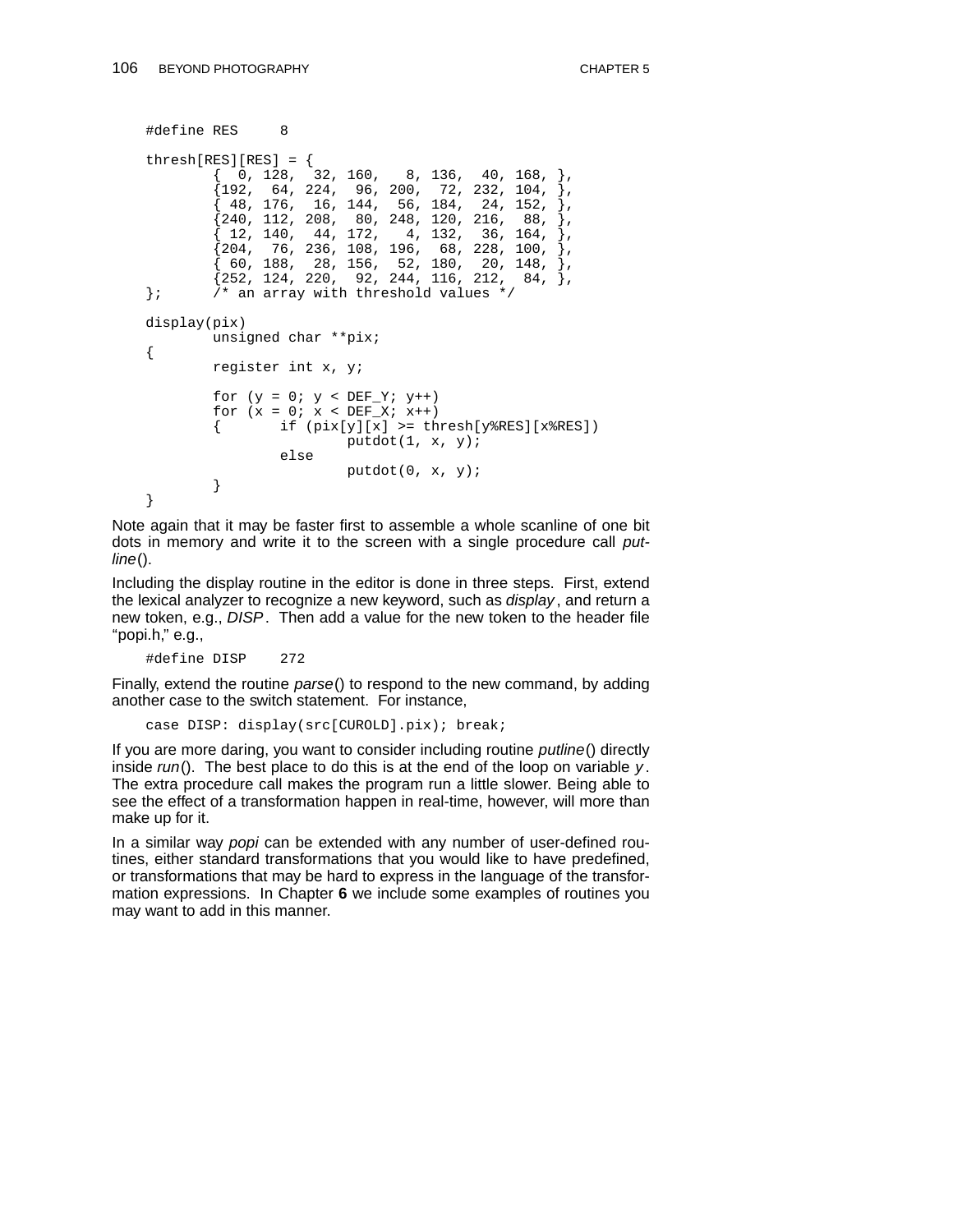#### **Hints for Other Extensions**

One of the first things you may want to do is to extend popi to handle both color and black-and-white images. One simple way to do this is to store pixel values not in 8-bit bytes but in 32-bit words (for instance, a long integer). You will need 8 bits each for the red, green, and blue color components, and use the remaining 8 bits to separate the color components within the pixel word. You will have to be careful to get the image arithmetic to work right, especially to avoid overflow between neighboring color components. But it is not too hard to do. Another method is, of course, to store the red, green, and blue components in three separate image files and use the editor as is.

The extension for polar coordinates (Chapter **3**) is relatively easy. The simplest method is to prepare two files with precomputed values of all  $r$  and  $a$ values. The editor loads the two files in memory, as if they were image files, and simply looks up each  $r$  and a value as needed, instead of computing them over and over on-the-fly. You will need to add two lines to the parsing routine factor(), to catch  $r$  and  $a$  in the same case statement that processes  $x$ and y. Then you will have to add a modest amount of code to the interpreter routine  $run()$  to look up the precomputed value for either  $r$  or  $a$ , given  $x$  and y. The code for  $RVAL$  in  $run()$  can serve as an example.

Trigonometric functions are also relatively easy to add. The lexical analyzer will need to recognize a few more character sequences, such as sin, cos, and atan. They can be translated into three new tokens and interpreted by run() similar to the token POW. Note, however, that the sin and cos functions return values between +1.0 and −1.0, while the editor works only with integers. A simple way around this is to have these functions return 1000 times their value, and to renormalize the results in the transformation expressions.

Adding an undo operation takes only one line of code, to be added to the case switch in routine parse() in main.c.

case 'u': CUROLD = CURNEW; CURNEW =  $1$ -CUROLD; break;

Those who really want to experiment will also want to consider the extension of popi with variables, interactively defined functions, and explicit control flow statements. Each such extension will increase both the power and the size of the editor. But be warned: If you are not a skilled programmer when you begin with these extensions, you probably will be when you complete them.

#### **Books**

A couple of books may be helpful if you would like to work with the software discussed above. The best reference to the C programming language is still Kernighan and Ritchie's manual from 1978. A discussion of the draft ANSI standard C language can be found in Harbison and Steele's book. Much more about the design of parsers and lexical analyzer can be found in the famous dragon books by Aho and others. A wealth of information on C programming can also be found in Kernighan and Pike's book on UNIX. Read especially Chapter 8 on program development if you consider extending popi.